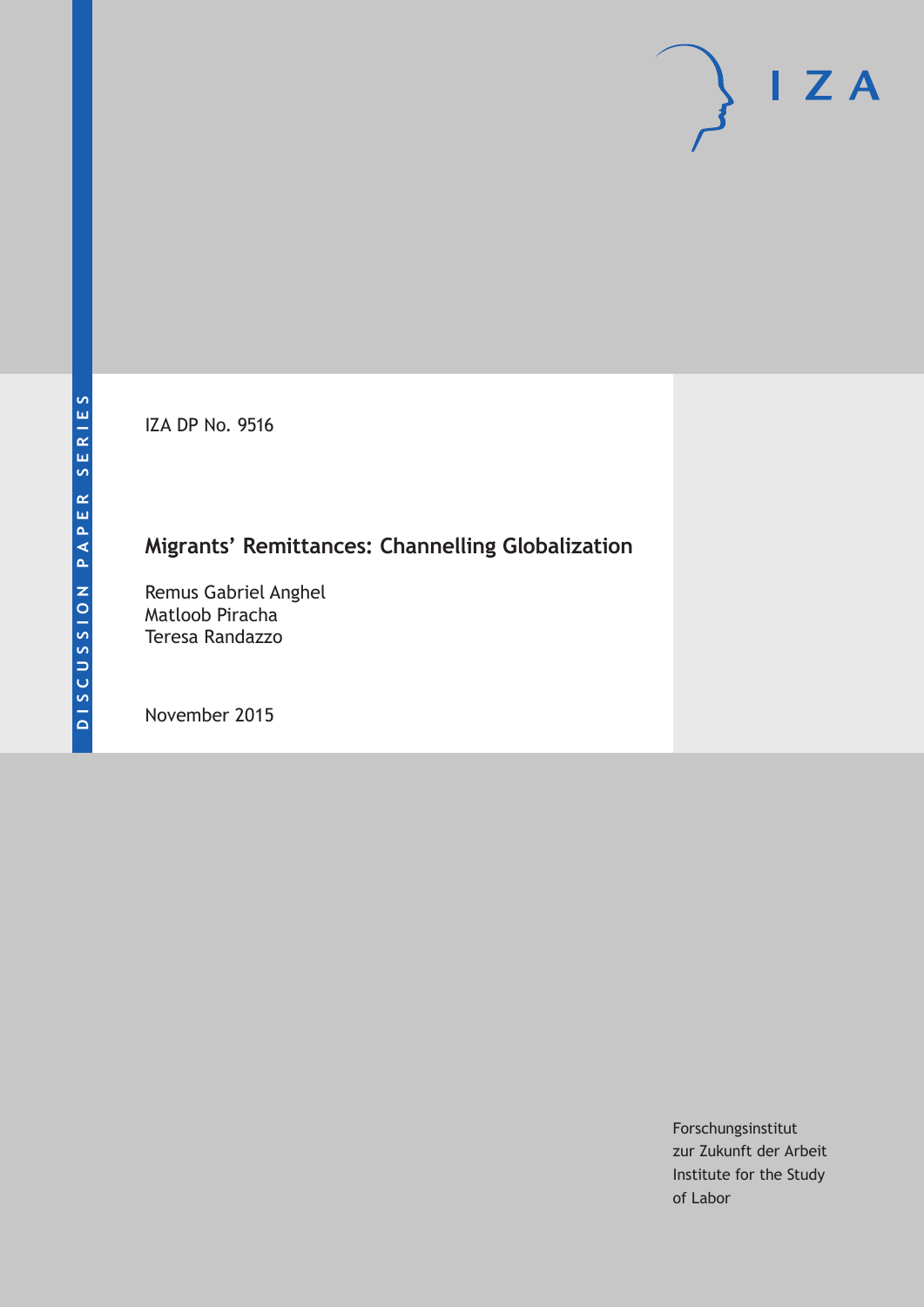# **Migrants' Remittances: Channelling Globalization**

### **Remus Gabriel Anghel**

*Romanian Institute for Research on National Minorities* 

### **Matloob Piracha**

*University of Kent and IZA* 

### **Teresa Randazzo**

*University of Kent*

Discussion Paper No. 9516 November 2015

IZA

P.O. Box 7240 53072 Bonn Germany

Phone: +49-228-3894-0 Fax: +49-228-3894-180 E-mail: iza@iza.org

Any opinions expressed here are those of the author(s) and not those of IZA. Research published in this series may include views on policy, but the institute itself takes no institutional policy positions. The IZA research network is committed to the IZA Guiding Principles of Research Integrity.

The Institute for the Study of Labor (IZA) in Bonn is a local and virtual international research center and a place of communication between science, politics and business. IZA is an independent nonprofit organization supported by Deutsche Post Foundation. The center is associated with the University of Bonn and offers a stimulating research environment through its international network, workshops and conferences, data service, project support, research visits and doctoral program. IZA engages in (i) original and internationally competitive research in all fields of labor economics, (ii) development of policy concepts, and (iii) dissemination of research results and concepts to the interested public.

IZA Discussion Papers often represent preliminary work and are circulated to encourage discussion. Citation of such a paper should account for its provisional character. A revised version may be available directly from the author.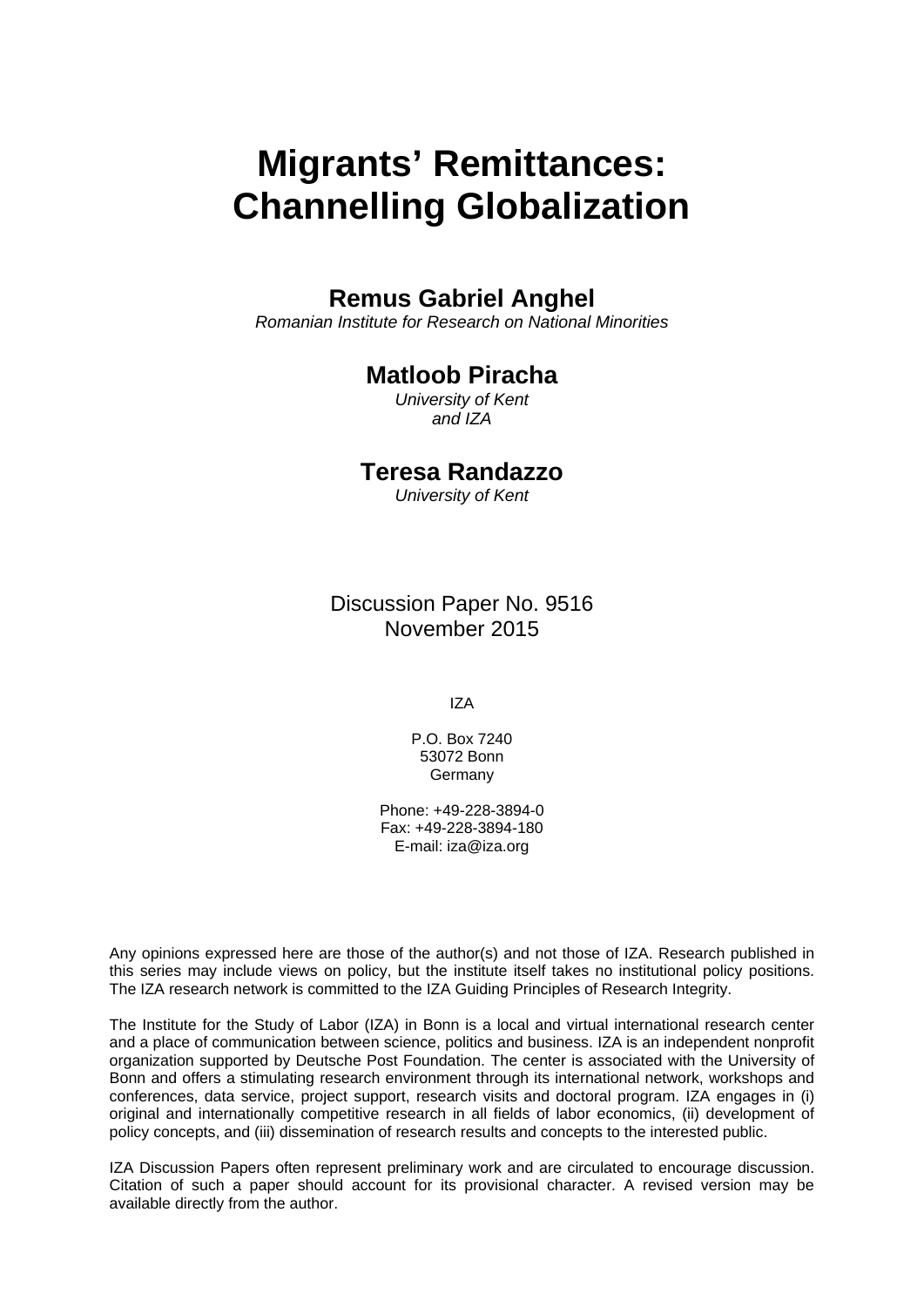IZA Discussion Paper No. 9516 November 2015

# **ABSTRACT**

## **Migrants' Remittances: Channelling Globalization\***

In the past twenty years the ever-growing levels of migrants' remittances made state agencies, international organizations, scholars and practitioners to increasingly consider remittances as one of the main engines to promote globalization and growth in the developing world. By transferring home large amounts of money, information, ideas and practices, migrants and migrant organizations are often seen as able to produce significant changes in countries and localities of origin. Focusing on cases from former socialist countries and around the world, this paper discusses the main debates surrounding the effects and uses of migrant remittances. Furthermore, using different case studies from Europe and Asia, the paper addresses the notion of social remittances, namely the transfers of ideas, practices and norms between societies of origin and destination. It highlights the ideas and practices migrants transfer home, the types of social norms it generates, and the extent to which migration produces transformations in countries of origin.

JEL Classification: F22, F24

Keywords: remittances, social remittances, former socialist countries

Corresponding author:

 $\overline{a}$ 

Matloob Piracha School of Economics Keynes College University of Kent Canterbury, Kent CT2 7NP United Kingdom E-mail: M.E.Piracha@kent.ac.uk

<sup>\*</sup> A revised version is published in: Leila Simona Talani and Simon McMahon (eds.), *Handbook of the International Political Economy of Migration*, Edward Elgar 2015, Cheltenham, UK, and Northampton, USA, Chapter 11, 234-258.

Remus Anghel is grateful for the financial support from the project CNCS PN-II-ID-PCE-2011-3-0602, "Recasting Migrants' Voices. Local Perspective on Migration, Development and Social Change in Romania."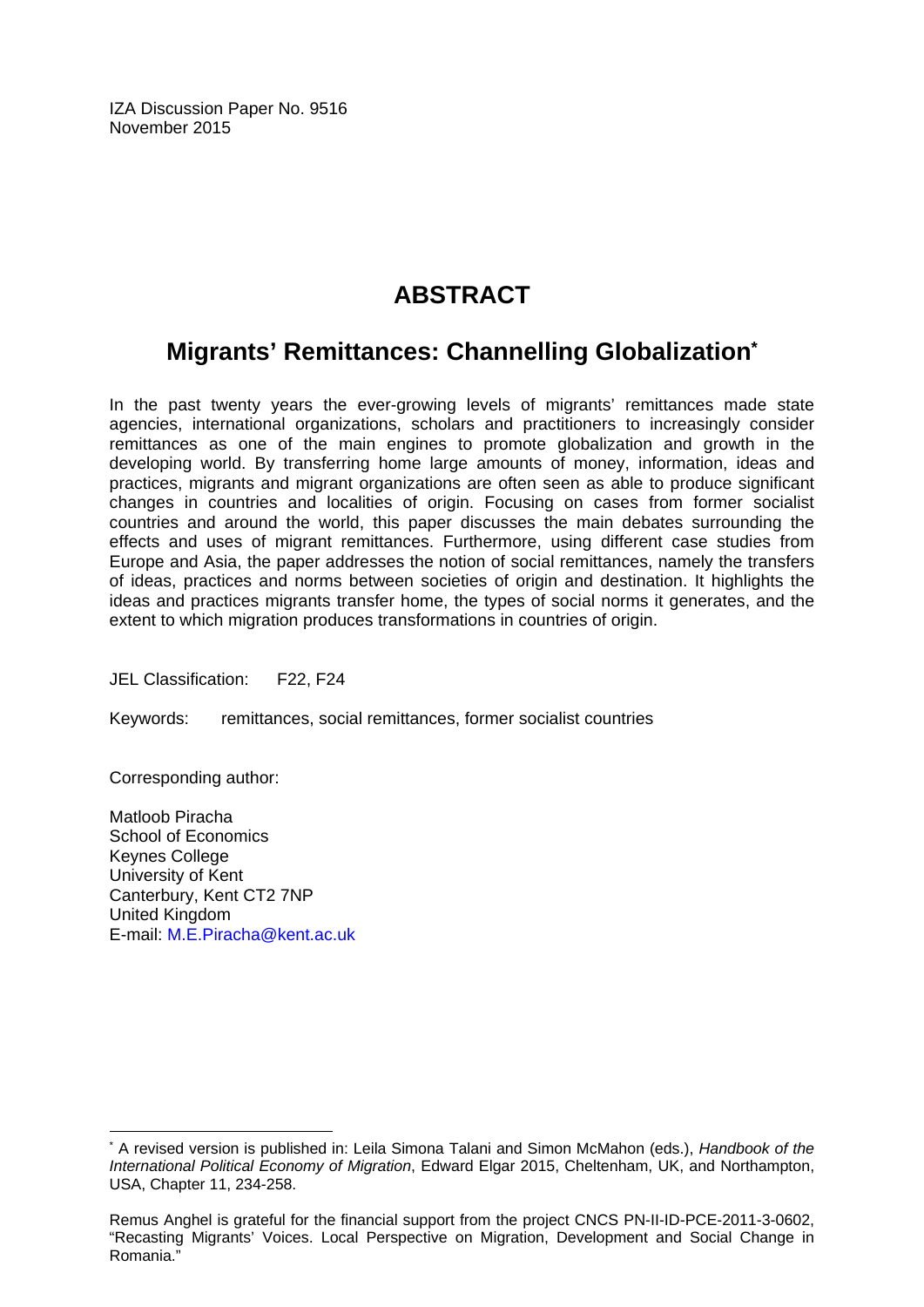#### **1. Introduction**

The growing pace of globalization around the world, accompanied by major transformations in countries of origin and significant economic changes in the industrialised countries have resulted in ever-growing migratory dynamics around the world. Migration is a global phenomenon which touches every region in the world either as sending, transit or receiving countries. Remittances represent one of the most consistent outcomes of migration. Through remittances, migrants transfer funds, information, ideas and practices. Remittances link societies of origin and destination by multiple processes of mobility and exchange.

Migrant remittances are transfers that are conducted by migrants between countries of origin and destination. Remittances consist of monetary and non-monetary transfers (named financial remittances) as well as ideas, values, and modes of action (named social remittances). Unlike capital flows, which are made of money invested by international institutions, companies and individuals seeking higher profits and interest rates, financial remittances are transferred by migrants themselves to households, communities and countries of origin. Migrant remittances represent migrants' continuous involvements in their places and communities of origin. Different from capital flows and FDI, which are usually sent formally, financial remittances may be transferred by both using formal and informal channels. In some cases, informal transfers channel a large part of financial remittances.

The research on remittances is a hugely debated topic, with contributions coming from around the world, and this paper mainly focuses on findings from former socialist countries that experienced international migration mostly in the past twenty years. The paper first assesses the importance of remittances, representing one of the main avenues of capital flows towards poorer countries. It follows with the analysis of the use and impact of remittances: use by households and effects on poverty and inequality, and on individual occupational choices. At the macro level also, debates evolve around the positive or negative role of remittances on growth and country competitiveness. The second part of the paper analyses the types and the effects of social remittances. It discusses the new ideas that migrants transfer to communities of origin, such as notions of wealth and consumption, the practices associated with business and management that they import back home, and the social norms associated with gender relations.

#### **2. The relevance of remittance flows**

Remittances play a central role in the debate on migration and development in relatively poor economies. The labour migration process can be explained by a simple push-and-pull model. On the one hand, conflict, natural disaster, poverty, inequality in the distribution of resources,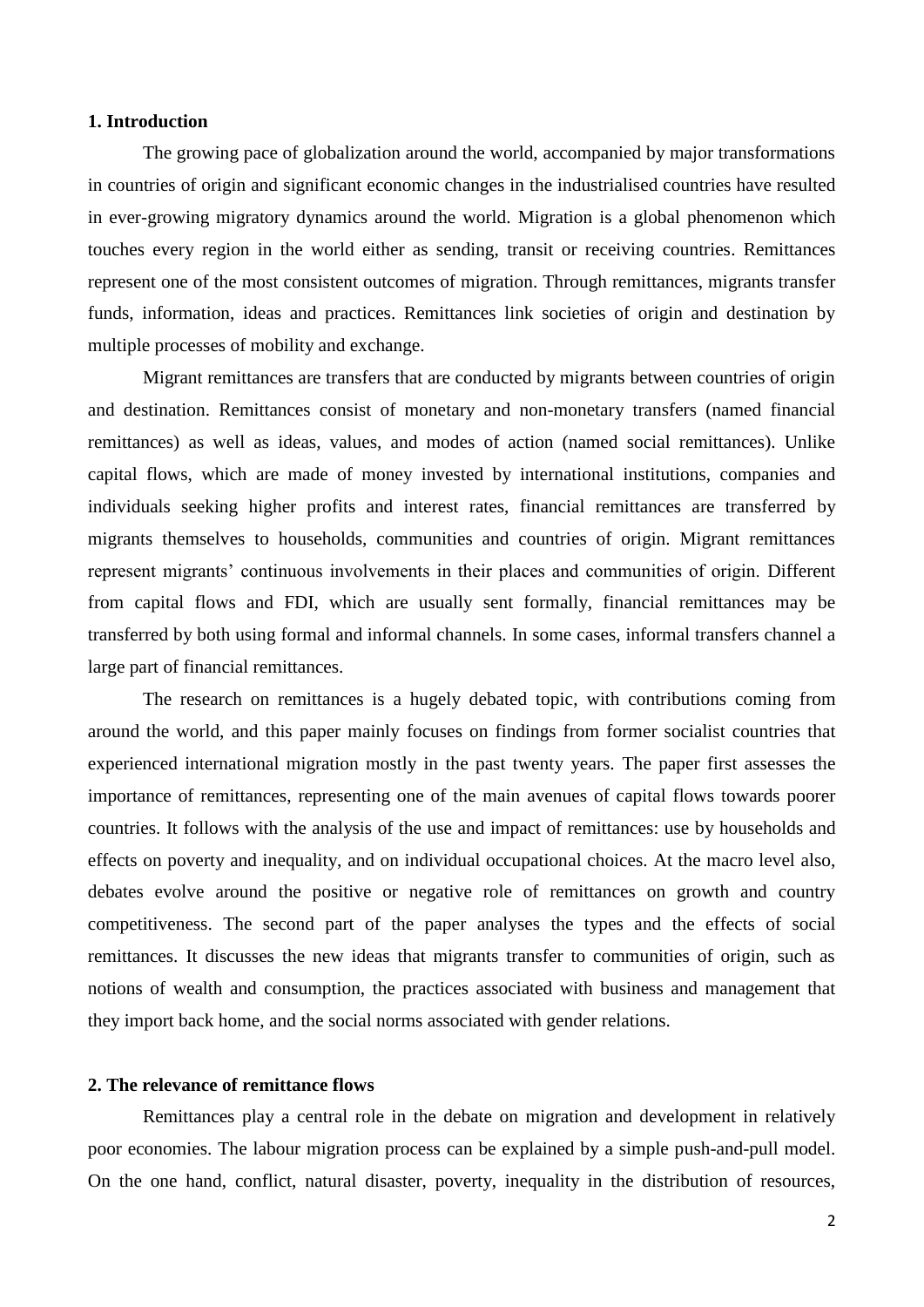unemployment in the origin region represent "push factors" for migration while on the other hand, higher wages, more opportunities, family reunification in the destination countries are "pull factors" in the migration process (IOM, 2013). Overall, labour migration dominates the human mobility: people move in search of better economic opportunities and they generate large flows of remittances to their countries of origin.

Remittances are not a new outcome of migration, though the lack of reliable data has made the evaluation of their impact on recipient countries quite challenging. The difficulties in measuring remittances depend on the private nature of these transfers, which quite often reach the recipient households through unofficial channels. In fact, it is extremely difficult to estimate the flows of money sent with informal operators or hand carried by individuals, making the unofficial remittances a considerably large chunk of the total flows − the volume of these flows could be at least 50 per cent more than what the official estimates suggest (World Bank, 2006). Recently, many household surveys include sections on migration and remittances and the availability of more information has generated a number of studies which cover nearly all regions in the world. Moreover, the World Bank has recently launched several projects for understanding the reasons and impacts of migration and remittances in developing countries.

Remittances are characterized by their volume, growth and stability (Ratha, 2003). The flow of remittances to developing countries is quite consistent and it reflects the fact that the large flow of labour migration is from low-and-middle income countries ("South") to high-income countries ("North"). According to the World Bank (2010) the South-North labour flow represents 45 per cent of the total followed by South-South migration (35 per cent), North-North (17 per cent) and North-South (3 per cent) (IOM, 2013).

The official flow of money transfers from migrants to their countries of origin almost tripled between 1998 and 2008, consisting of \$338 billion to developing countries (Ratha *et al.,* 2009). The World Bank reports that official remittances to developing countries are expected to reach \$414 billion in 2013, growing by 6.3 per cent over 2012 and increased 12.1 per cent between 2010 and 2011 (World Bank, 2013b). As shown in Figure 1, remittances are expected to grow more in the coming years. In many countries they exceed official development assistance and are also larger than private debt and portfolio equity flows. In addition, remittances represent an important source of foreign currency earnings.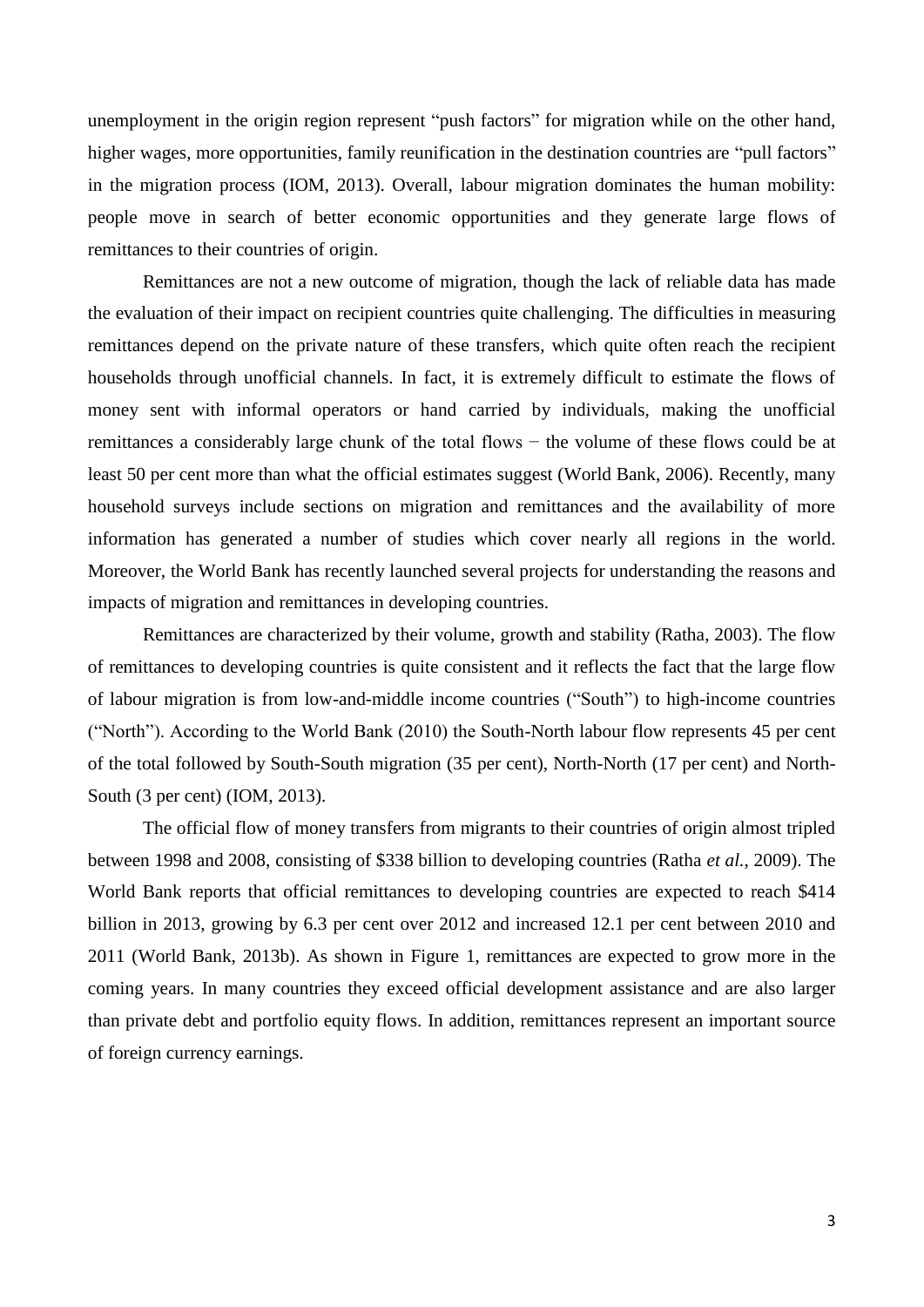



Unlike capital flows, which rise during economic booms and fall in recessions, remittances are generally considered a relatively stable source of foreign exchange, and some evidence suggests that they are actually countercyclical. During economic downturns in the home country workers are inclined to migrate abroad, as push factors become even stronger, and therefore the flow of remittances is likely to increase. Also, those already abroad tend to transfer a large amount of remittances to their relatives in the home country, possibly due to altruistic motives for the wellbeing of those left-behind.

The recent economic crisis of 2008, which affected a number of major migrant destination countries, was expected to affect employment opportunities and therefore migrants' income compromising the willingness and ability of migrants to stay in their host countries and continue to send remittances. To a certain extent, the volume of remittances decreased during 2009 but it was only by 5.2 per cent with respect to the pre-crisis period and overall remittance flows proved to be significantly more resilient than private capital flows, which declined precipitously (World Bank, 2012). Nevertheless, remittances returned to growth in the following years as shown in Figure 1.

Given the peculiar characteristics discussed above, the large flows of migrant earnings into migrant sending areas have inspired researchers to carry out surveys to quantify remittances, their use and their impact on the local economies. India (\$70 billion), China (\$60 billion), the Philippines (\$25 billion) and Mexico (\$22 billion) are the largest recipient of migrant remittances (World Bank, 2013a,b). For smaller low-income countries remittances represent a higher share of their GDP (see Fig. 2). The volume of remittances varies consistently within and between regions. Historical, political, social and economic aspects play a key role in explaining and understanding migrants' transfers. Moreover, remittances trends are also influenced by the circumstances in the destination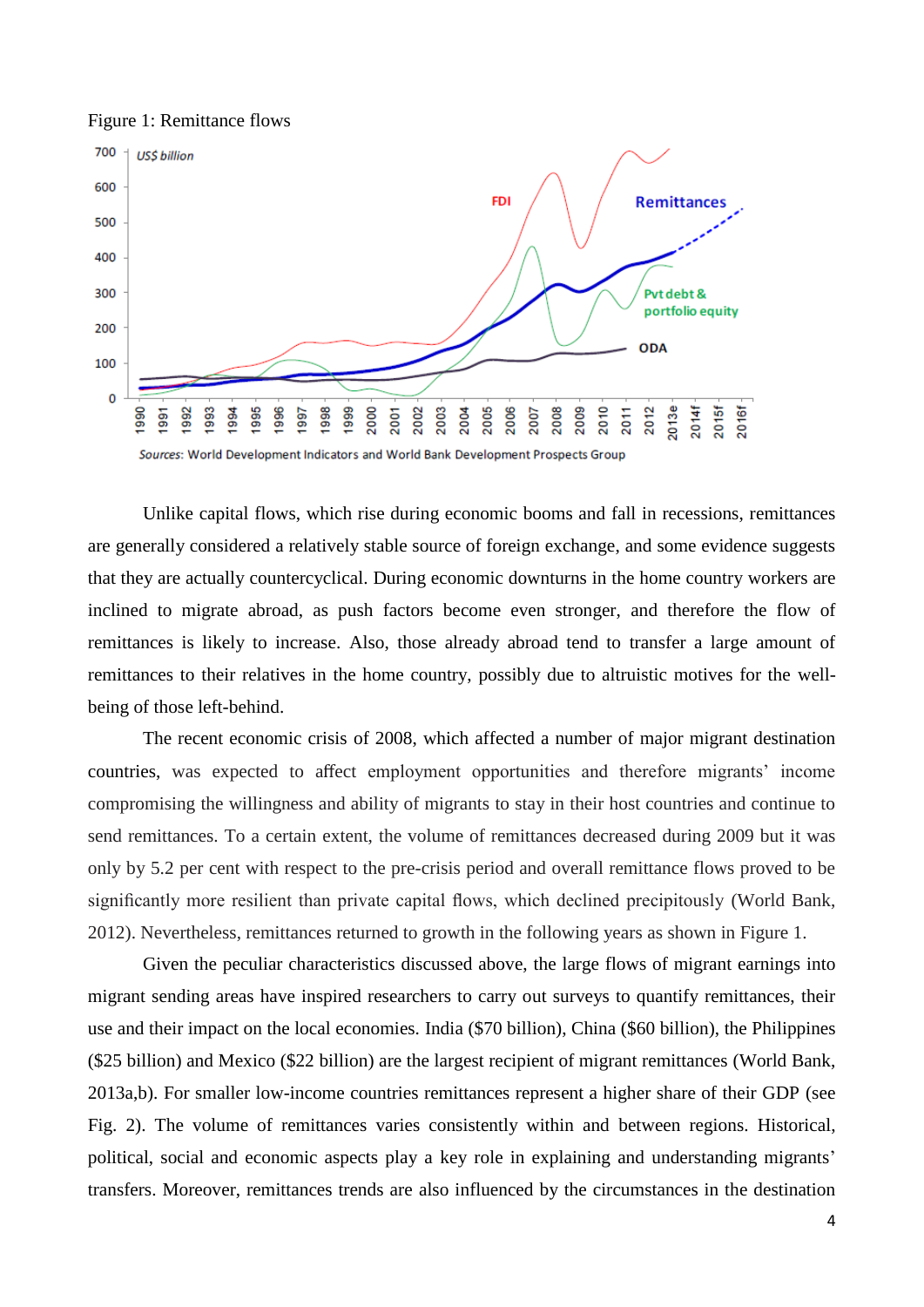countries. For instance, the collapse of the Soviet Union in 1990 and subsequent opening up of the border of a number of affected countries resulted in a significant movement of people from Eastern and Central Europe to the industrialised countries, particularly EU15, the US and also to Russia (primarily from Central Asian countries but also from Moldova and Ukraine). As a result, there has been a significant increase in remittance flows to this region, and is estimated to have reached \$42.6 billion in 2013. And, it is expected that the flow of remittances will be larger thanks to the economic recovery in the EU countries and the continued strong economic growth in Russia.

Among the Eastern Europe countries, Ukraine is the largest recipient in the region. According to the World Bank (2013b), the inflow of remittances was \$9.3 billion in 2012. Figure 2 shows that Tajikistan and Romania follow with \$4.1 and \$3.6 billion respectively, falling from \$9.3 billion in 2007 (Horváth and Anghel 2009). According to some experts, without remittances the current account deficits in Romania would have been over 50 per cent higher (Goschin *et al*., 2011).



Figure 2: Top recipient remittance former socialist countries

Source: Central Banks of the respective countries. Graph elaborated by The World Bank (2013)

Former socialist countries are at the top of the list of those with remittances representing a high share of a country's GDP. Migration and remittances are significant in the region. For example, remittances in Tajikistan represent almost 50 per cent of the country GDP, followed Kyrgyz Republic, Moldova, Armenia and Kosovo for which remittances represent between 20 and 30 per cent of their countries GDP (World Bank, 2012 and 2013). In fact, following the breakup of the Soviet Union in 1991, these countries experienced a consistent flow of emigration which characterized the transition process and has continued to be relevant more recently. In the early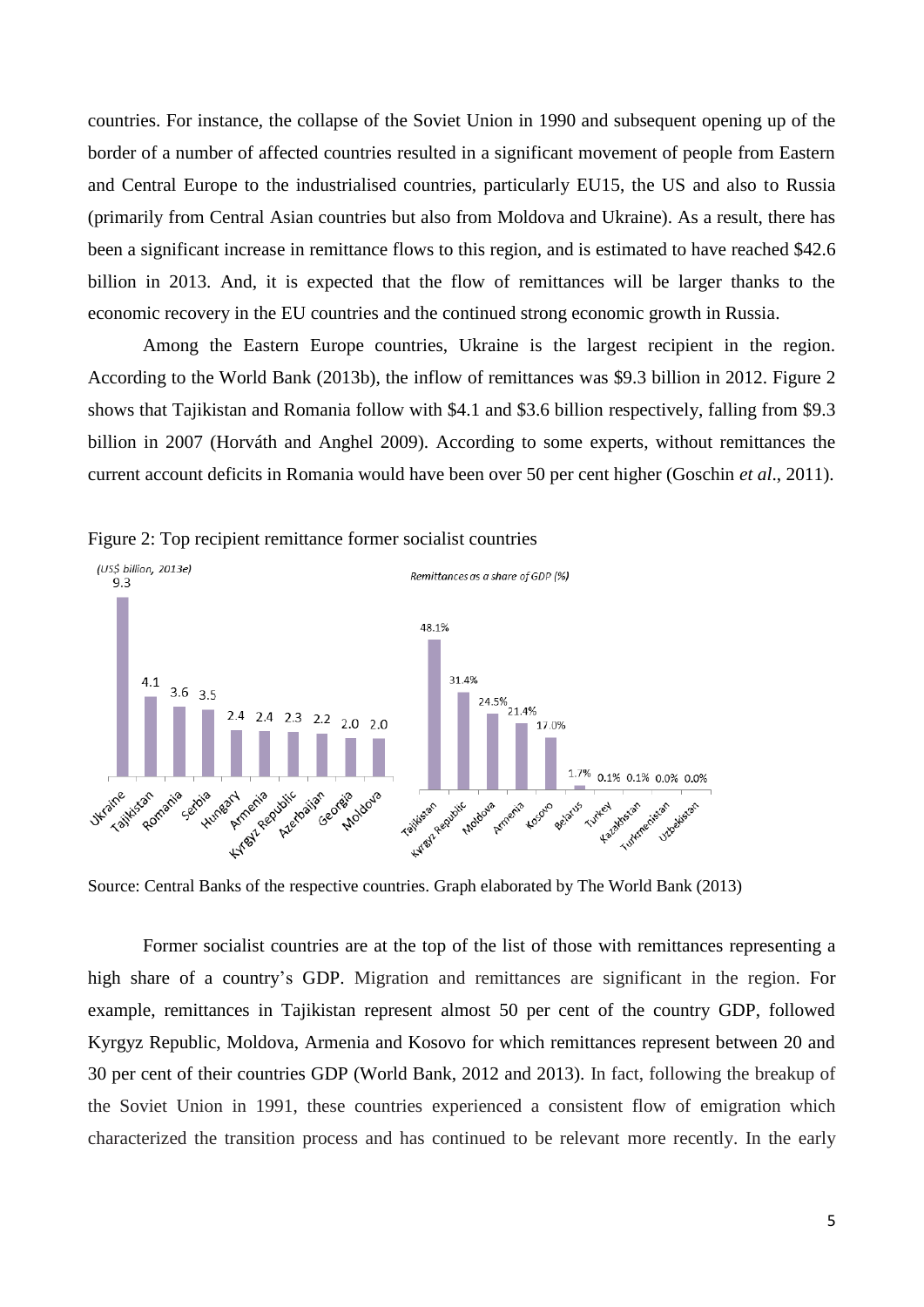period of transition migration was driven mainly by ethnic and conflict reasons. While later, as the situation stabilized, economic reasons became the main push factor.

These small developing countries were not able to face the challenges that a transition from a centralized to a market economy brought. They faced a staggering level of unemployment and consequent poverty and instability which had a significant impact on their development process and represented push factors for emigration. For example, Tajikistan and Moldova, two of the poorest countries in the world, started their independence with long civil wars, respectively. Despite economic reforms in the last decade, with substantial welfare improvements, poverty remains a threat for the majority of those populations. Migrant's remittances represent an important source of income for many households who see in this flow of money the way to provide for the basic need of their members. For many Eastern European countries, remittances are the second most important source of external financing after foreign direct investment. For instance, remittances were higher than exports, net foreign direct investment and official development aid received by Albania, and covered almost one third of the trade deficit (Gedeshi and Jorgoni 2012; Lucas, 2005). As a percentage of the GDP, the World Bank (2011) ranks Albania among the 20 leading remittancereceiving countries and among the first in Eastern Europe and the Former Soviet Union.

#### **3. Use and Economic Implications of Remittances**

Given the presence of inequality in the distribution of resources, job opportunities and level of income, migration and remittances can work as equilibrating mechanisms between sending and receiving countries. On the one hand, migration and remittances can represent a response to the failure of national economic policy to address individual and public needs in terms of economic opportunities; while on the other hand, remittances can be a powerful tool for economic policy in the development process. The economic, social and cultural implications of remittances, both for sending and receiving countries, are enormous. For example, changes to the population and to family structures, as well as reorganization of the labour market are some visible signs of the movement of individuals which sending and receiving countries experience in different directions. In countries of origin, levels of poverty, inequality, and household expenditure decisions are some of the channels through which the flow of migrant's transfers discloses its effects on growth and development. The next section will look at some of these implications in more detail.

#### **3.1 The impact of remittances on poverty and inequality**

First of all, remittances directly affect poverty by increasing the income of the recipient household (World Bank, 2006). A large number of case studies present evidence that remittances reduce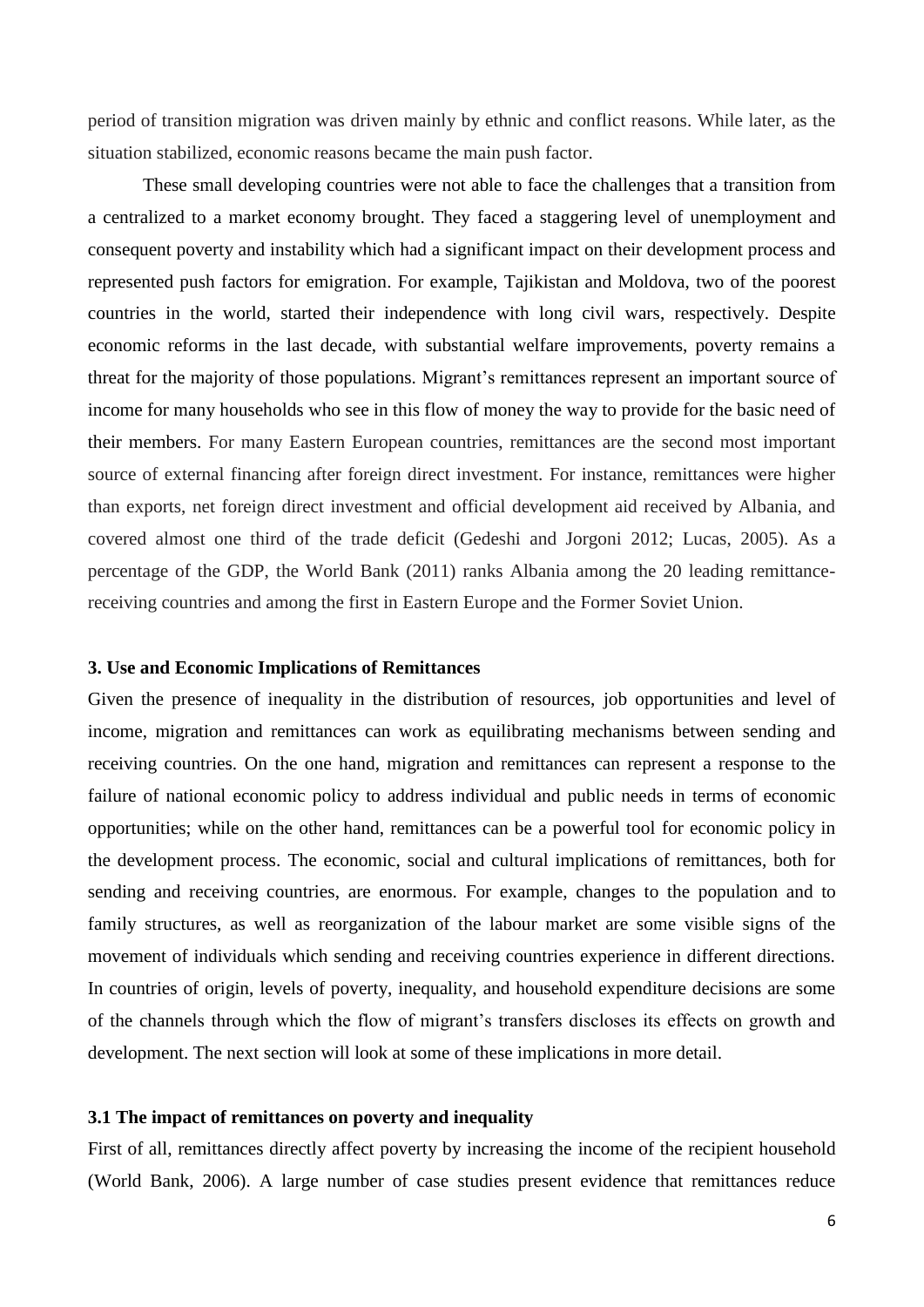poverty, although this reduction is small. Adams and Page (2005) have conducted the broadest evaluation of the impact of international migration and remittances on developing countries, covering 71 low- and middle-income countries. They show that a 10 per cent increase in per capita international remittances leads to a reduction of people living in poverty by 3.5 per cent. Also, Acosta *et al*. (2008), examining the impact of remittances on poverty for 10 Latin American countries, conclude for a positive impact, although modest, on poverty reduction. At the country level, Adams and Cuecuecha (2010b) for Indonesia, Lokshin *et al.* (2010) for Nepal, Adams *et al.* (2008b) for Ghana and Taylor *et al*. (2005) for Mexico show evidences supporting the positive effect of remittances on poverty reduction. However, the size of poverty reduction depends on the type of remittances being received. In general, international remittances have a greater impact on poverty reduction than internal remittances (Adams *et al.,* 2008b).

While there is a clear indication that remittances reduce poverty, the evidence on the effect of remittances on inequality is mixed. A large number of studies show that remittances have a negative impact on income inequality, as measured by the Gini coefficient (Barham and Bousher, 1998; Rodriguez, 1998; Adams *et al*., 2008b, Adams and Cuecuecha, 2010a), and this effect is more pronounced when remittances come from international as opposed to internal migrants. The reason for this negative outcome of remittances is simple: international migration is costly and therefore those receiving international remittances are not the poorest but generally tend to come from middle or upper-income groups, and further increase in their income from remittances exacerbates inequality in the country. However, De and Ratha (2005) found that the Gini coefficient drops for the effect of remittances while McKenzie and Rapoport (2007) found that even though the initial effect of migration is to increase income inequality, as the level of migration increases income inequality decreases. Given the mixed findings the relation between remittances and income inequality is still a topic of debate.

Remittances do not produce outcomes only on the level of poverty and income inequality. The remittances process also affects the family members left-behind in both positive and negative ways. First of all, the consequence of migration is the loss of a member contributing to the household income. This negative "shock" on the household labour supply may force the remaining members to fill the production gap, with the consequence of giving less care and assistance to the younger members and/or to the elderly in the family. Moreover, a parent migrating could result in the children left-behind facing emotional stress as they receive less supervision and care and they could be forced to contribute to the household work with negative consequences on their learning or education decision. On the other side however, in case of the head of the household migrating, the spouse may take a more active role in the household decisions. In some developing countries, where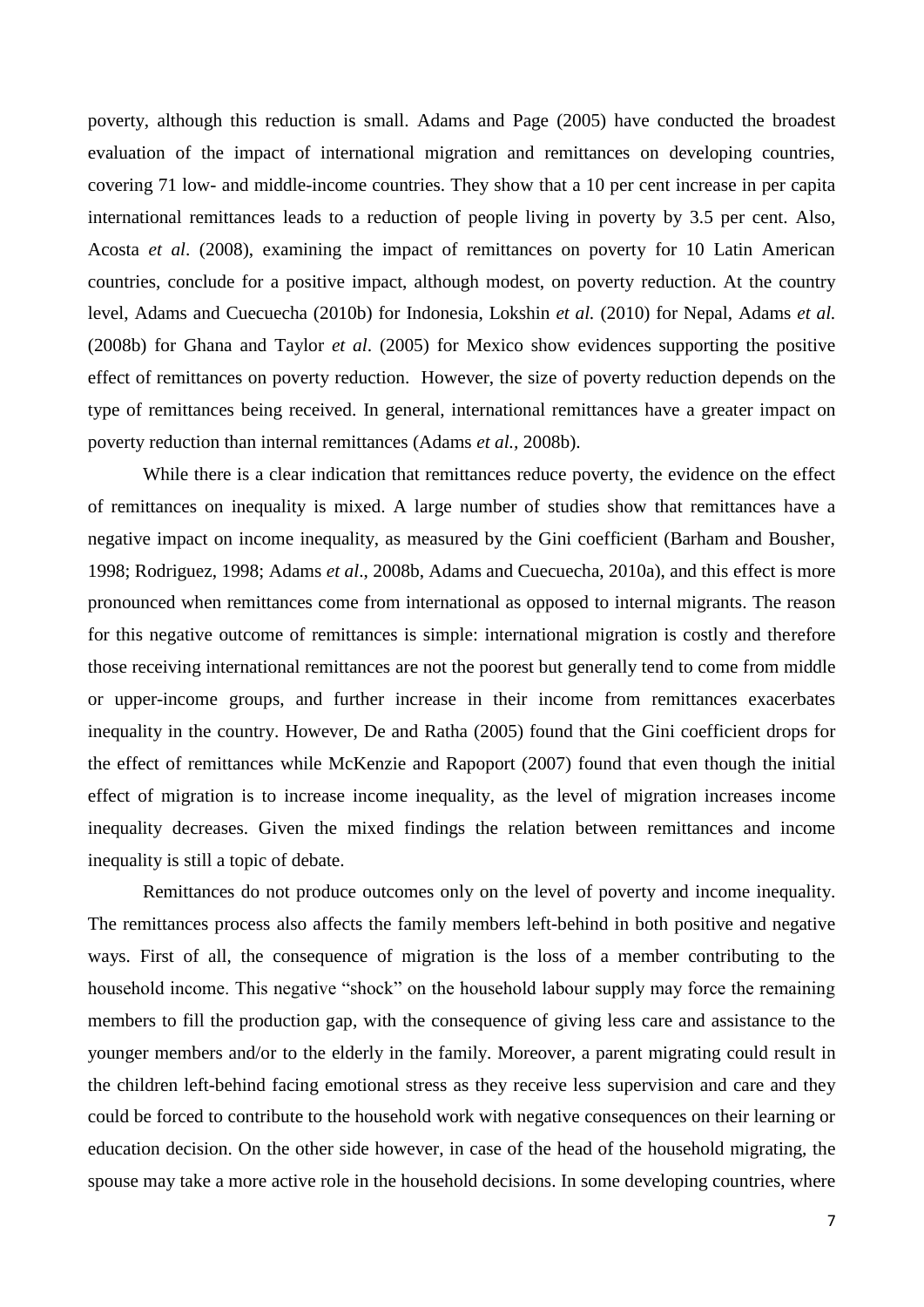the role of women is marginal in households and communities of origin, it may be an important step for emancipation.

#### **3.2 The use of remittances**

Migrant's remittances compensate for the absence of a family member and the first evaluation between cost and benefit of migration depends on how migrant's income is used by the recipient household. In fact, given that consumption responds to income changes, households receiving remittances can orientate differently their expenditure decision. Generally, preferences for consumption are limited by income constraints and this is an important issue in low-income countries where quite often it is difficult to maintain consumption above the subsistence level. The contribution of migrant's income on individual and household expenditure decisions can have important implications on growth and development when consumption is oriented to productive goods and activities.

The debate on the role of remittances on a household's expenditure is not limited to the fact that remittances are an additional source of earnings, which is added to the household income, but also that remittances may include additional information which give them an additional value. How remittances are used, and therefore how consumption is oriented, depend on how remittances are perceived by the recipient households. Three views exist on how households interpret and use remittances. The most recent view concludes for a productive use of remittances: they are transitory income and are spent more on investment goods – human and physical capital investment – instead of consumption goods. Empirical studies showing that remittances contribute to children's education (Edward and Ureta, 2003; Kifle, 2007; Yang, 2008; Adams and Cuecuecha, 2010a; Mansour *et al*., 2011), housing (Adams and Cuecuecha, 2010a) health (Taylor and Mora, 2006) and/or investments (Woodruff and Zenteno, 2004; Taylor and Mora, 2006) affirm that remittances have a positive impact on economic development by increasing the level of investment in human and physical capital. The opposite view argues that remittances cause behavioural changes and are spent on consumption rather than investment goods (Chami *et al.,* 2005; Adams and Cuecuecha, 2010b; Clément, 2011). This is quite a pessimistic view on the use of remittances, which may also lead to household dependency on migrant's income with negative effect on the economic development. The last view on remittances does not support any expenditure behaviour change caused by migrant's transfers: remittances are fungible and they are treated just as any other source of income; there is no difference in behaviour between those who receive and those who do not receive remittances (Zarate-Hoyos, 2004; Castaldo and Reilly, 2007; Adams *et al.,* 2008a; Ang *et al.,* 2009; Randazzo and Piracha, 2014).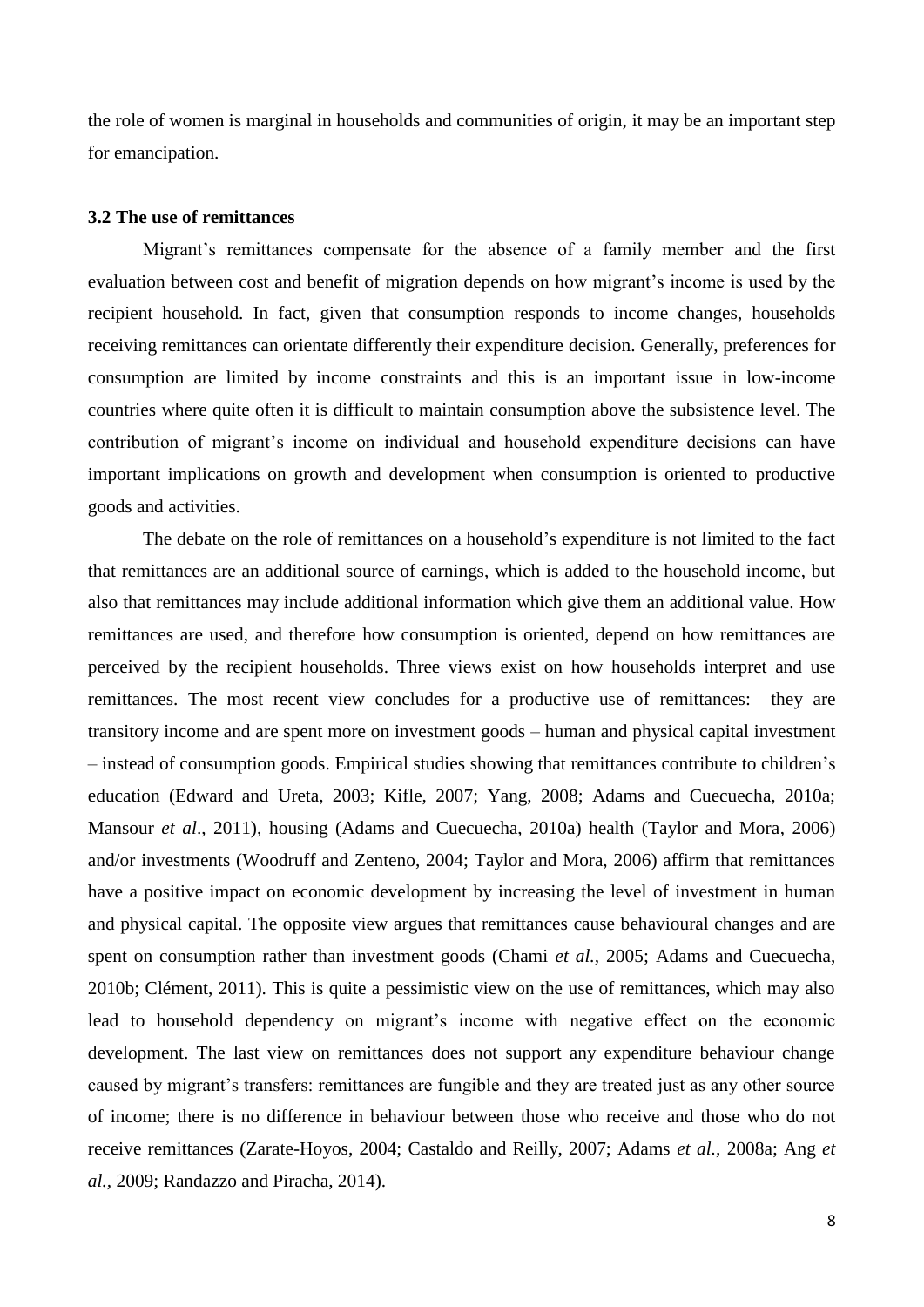Adams and Cuecuecha (2008a) suggest that the way that remittances are perceived by recipient households also depends on the socio-economic context in which they are received. Middle-income households may better understand the value of remittances and use this transitory income productively. Very poor households may value income from remittances just as a wage income and they use it to satisfy their basic needs, which is why some empirical evidence cannot support a productive use of these transfers (see for instance Castaldo and Reilly, 2007; Randazzo and Piracha, 2014). However, it is possible that in the long-run, after the household is able to cover its basic needs, the role and perception of remittances change. In the presence of capital market imperfection, remittances can also be crucial in overcoming financial difficulties for selfemployment activities. Availability of capital is an important ingredient for starting a business. Entrepreneurship is an important spill-over for economic growth, innovation and competiveness and it should be encouraged in developing countries. However, realizing a new project or activity can be challenging in the presence of credit market constraints. Paulson and Townsend (2004) argue that the lack of capital is the reason why in Thailand households do not start a business or are not able to expand their existing ones. Remittances can compensate for this lack of funds. They can be an important source of development for many poor sending countries through its effects on entrepreneurship and reorganization of the local labour market. For example, under the assumption of capital market imperfections, Mesnard (2004) finds a positive relationship between temporary migration and the choice to become an entrepreneur after return in Tunisia. Migrants accumulate savings during the period abroad and use them to finance self-employed activities after return. The positive impact of accumulated saving overseas on the decision to become a self-employed is also supported by other studies (Ilahi, 2002; Piracha and Vadean, 2010; Demurger and Xu, 2011).

Less attention has being given to the impact of migration on remittances on the occupational choice of non-migrants. A considerable number of studies look at how the labour supply of those left-behind responds to migration in terms of participation and number of hours worked (Dustmann and Kirchkamp, 2002; Founkhouser, 2006; Amuendo-Dorantes and Pozo, 2006; Kim, 2007) but with respect to the types of activity (wage earner or self-employed) more evidences are needed. An exception is Acosta (2007) who conducted a comprehensive investigation on the effect of remittances on labour participation, number of hours worked and occupational choice for those-left behind. Acosta found that remittances increase the probability of self-employment among men while recipient females are more likely to work in own microenterprise setup. And, across gender the effect is much stronger in rural areas. This evidence suggests a productive use of remittances: migrant's income can help boost business in the presence of lack of capital. This hypothesis is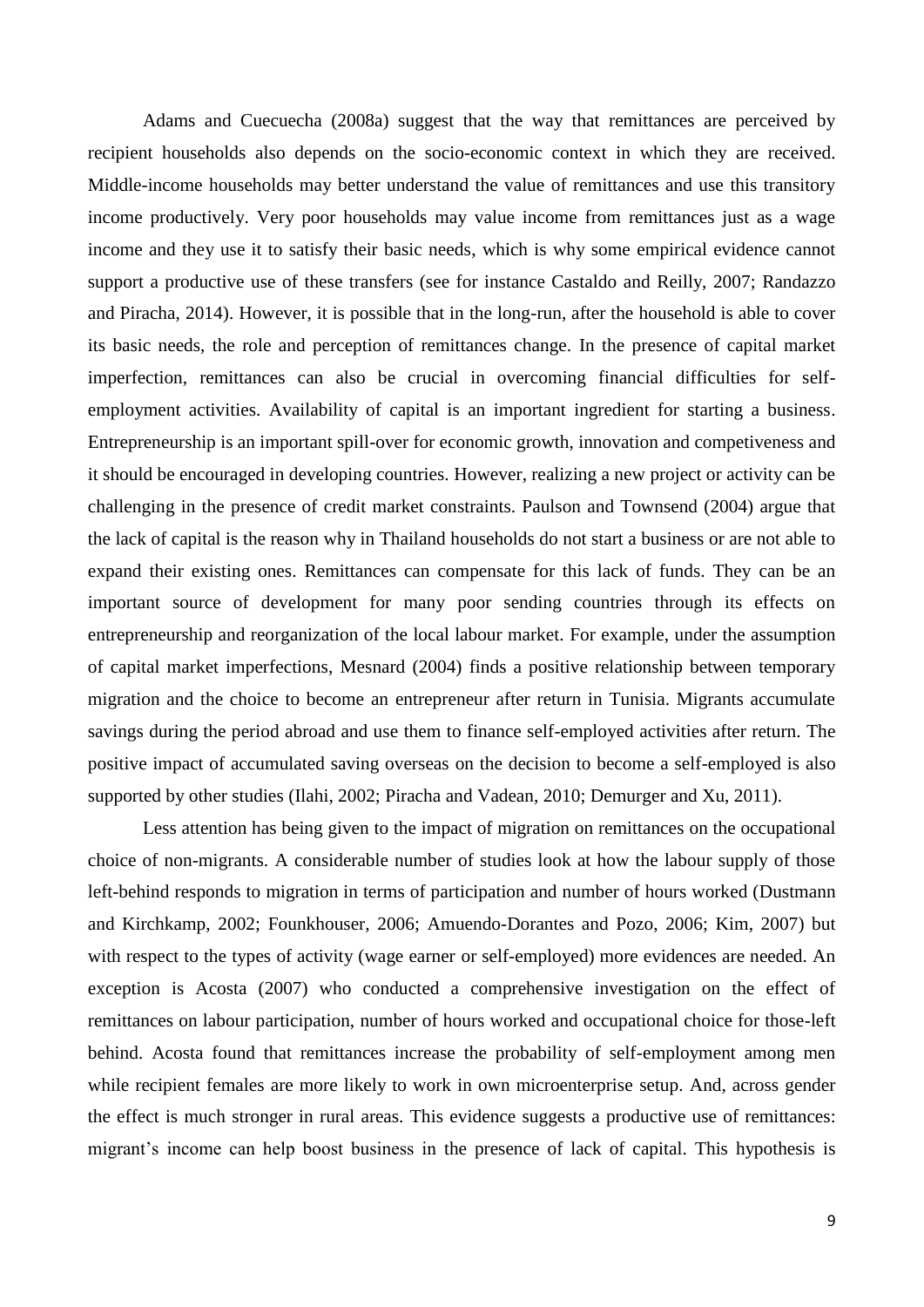supported by Woodruff and Zenteno (2007) who find that migrant's income is positively associated with microenterprise investment in Mexico.

#### **3.3 Some concerns about remittances**

As mentioned above, migration and remittances are not without costs. One cause for concern is how remittances affect the organization of the migrant's households in term of duties and roles. For example, evidence shows that those receiving remittances decrease their participation in the labour market (Acosta, 2006; Funkhouser, 2006; Kim, 2007; Justino and Shemyakina, 2010). Remittances can substitute the income produced in the home country, making those left-behind less enthusiastic to join the labour market. In fact, an individual's reservation wage increases when they receive remittances, and this generally results in a reduction in labour force participation (see Kim, 2007 and Funkhouser, 2006). Amuedo-Dorantes and Pozo (2006), however, showed that remittances do not change the overall labour supply of men but their effect influences the employment composition. Using Mexican data, they showed that the external inflow of income causes a reduction of hours worked in the formal sector and an increase in the informal one both in rural and urban areas. This suggests that individuals receiving remittances prefer moving to more flexible and informal jobs. For women, the overall labour supply declines for effect of remittances but only in rural areas.

Migration and remittances are indeed closely related processes. The phenomenon of brain drain, by which there is movement of skilled people from developing countries with a low level of human capital, is among the downsides of migration. Highly educated individuals generate positive externalities for the society and these are lost when they migrate. Some of the positive externalities associated with skilled people are: productive ideas; positive effects on the productivity of other workers; the importance and supply of critical public services such as education and health; the fiscal externalities associated with the fact that the value of the taxes paid is larger than the value of the public services consumed by the skilled individuals. Moreover, highly educated citizens contribute to the quality of the debate on important social issues and they impact policy and institutions (World Bank, 2006). Therefore, brain drain may represent a consistent loss in term of knowledge, experience and productive inputs which may not be adequately compensated by the migrant's flow of remittances. However, this negative view has been opposed by a more optimist perspective celebrating brain circulation instead of brain drain and the potential of highly skilled returnees to produce institutional transformations in countries of origin (Faist, 2010).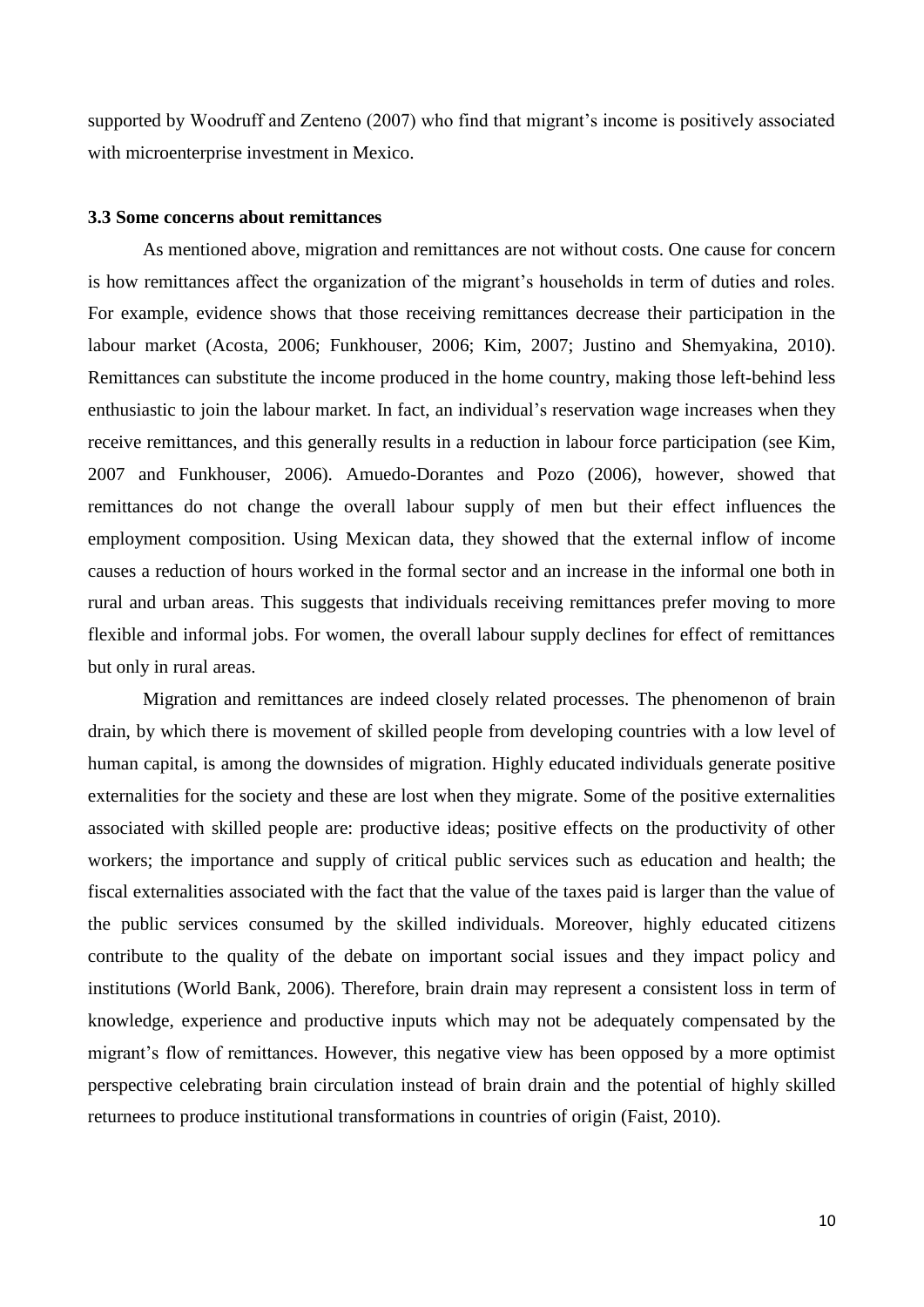#### **3.4 Macroeconomic effect of remittances**

Remittances do not affect exclusively the choices of the recipients. Households without migrants, and whole countries, may benefit from positive spillover effects. If remittances drive economic activities contributing to stimulate the local economy, then also those who do not receive remittances are involved in this process (Yang, 2004). In addition, the consistent flow of remittances and the large share they represent in relation to the GDP of many countries suggest that the macroeconomic impact of remittances has relevant implications for growth and development. It is not easy to disentangle the link between remittances and economic growth as there are many interwoven variables and factors.

There is contrasting evidence, some supporting the positive impact of remittances on economic growth and other studies supporting just the opposite. On the one hand, Chami *et al.* (2005) support a negative view of the effect of remittances on growth (per capita GDP growth). Using 113 countries over the period 1970-1998, they identify remittances as a compensation for countries for poor economic conditions which is not functional for stimulating the economy. Spatafora (2005) in a similar study, using 101 countries for the period 1970-2003, also does not find any link between remittances and growth. Moreover, he does not find any effect of remittances on economic investment and education. Positive findings of remittances on economic growth are supported by Giuliano and Ruiz-Arranz (2009) who find that migrants' transfers do promote GDP growth. Their empirical evidence supports the hypothesis that remittances act as a substitute for inefficient or non-existent credit markets and are instrumental in the growth and development process of the recipient country. Similarly, Catrinescu *et al.* (2009), using the same data as Chami *et al.* (2005) but unlike them, controlling for economic and political institutions, find a positive impact of remittances on growth. They argue that negative findings by others, and especially Chami *et al*., are possibly a result of the omitted variable bias.

Some other studies (Amuedo-Dorantes and Pozo, 2004; Lopez *et al.,* 2007) find that remittances negatively affect the competitiveness of the receiving countries. They cause the appreciation of the real exchange rate between 18 and 24 for per cent for 1 per cent increase of remittances in the GDP ratio. The empirical evidence of the adverse effect of remittances on the real exchange rate are based on Latin American data; however it is possible that the outcome is different in other areas of the world. Rajan and Subramanian (2005) do not find evidence that that remittance flows slow down growth affecting external competitiveness. The use of remittances has been explored for arguably two of the highest migration countries in Eastern Europe and Central Asia: Albania and Tajikistan. In the case of Albania, Castaldo and Reilly (2007) conclude for an insignificant impact of remittances on household expenditure. They control for four categories of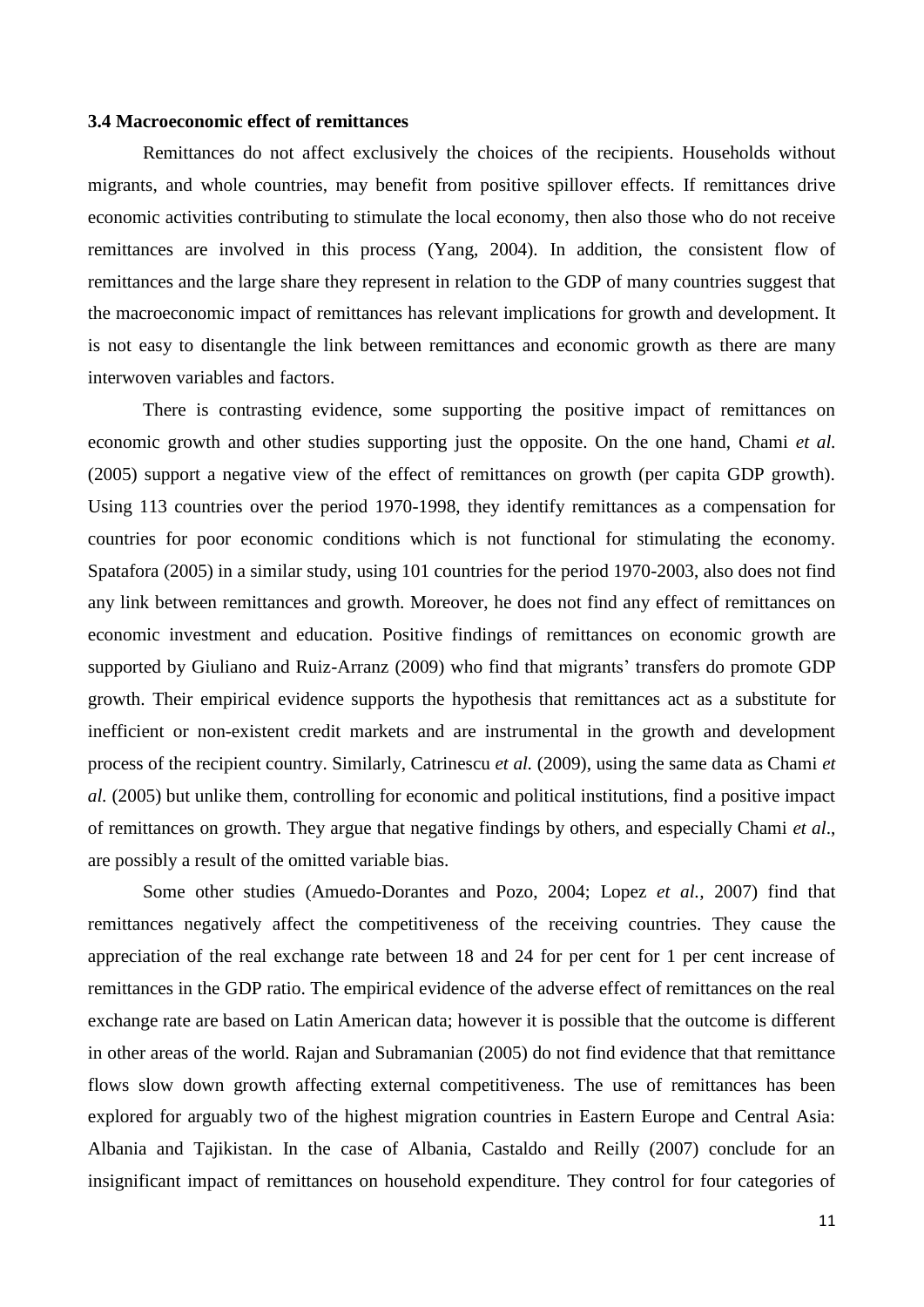goods: food, non-food, durables and utilities. Domestic remittances have no effect on any of these expenditure categories while international transfers impact positively the share of expenditure devoted to durables and utilities and negatively the expenditure on food. However, even international remittances lose their impact when the focus is the marginal spending behaviour. A more pessimistic view on the use of remittances is supported by Clément (2011) in the context of Tajikistan. He shows that international transfers increase the household consumption level while decreasing expenditure on investments. Then even if domestic remittances have positive impact on spending on health, he interprets this outcome as a short term priority.

Particular attention on these countries captures the relationship between education expenditure and volume of remittances sent to developing countries. Cattaneo (2011) provides evidence from Albania which does not support any link of investment in education and remittances. While household income has a positive impact on education spending, international transfers do not influence it. In the case of children's schooling in Tajikistan, Kroeger (2010) tries to separate the family out-migration from the remittance effect. In fact, on the one hand, remittances shift household liquidity constraints from which children can benefit, while on the other hand, the migration of a household member can counter this positive effect. His analysis considers school age children (8-18 years) and finds that remittances and presence of migrants in the family have a positive effect in the girls' school enrolment: parents receiving remittances invest more in their daughters' education then those without remittances. Instead, for the sample of males, the school enrolment increases only for the older school age boys (14-18 years). The positive effect of remittances on education decreases significantly when the focus shifts only to households with migrants.

The impact of remittances in Tajikistan has also been explored by Justino and Shemyakina (2010) who explore how labour supply responds to international transfers. They find that adults aged 16 to 65 receiving international transfers are less likely to participate in the labour market and those who do participate tend to work fewer hours than those who don't receive remittances. Finally, León-Ledesma and Piracha (2004) in a macroeconomic study, involving 11 Eastern European countries for the period 1990-1999, support the view that remittances lead to positive outcomes on development and growth. On the one hand, return migrants have a positive impact on the productivity of the source country and on the other hand, remittances contribute to stimulate investments.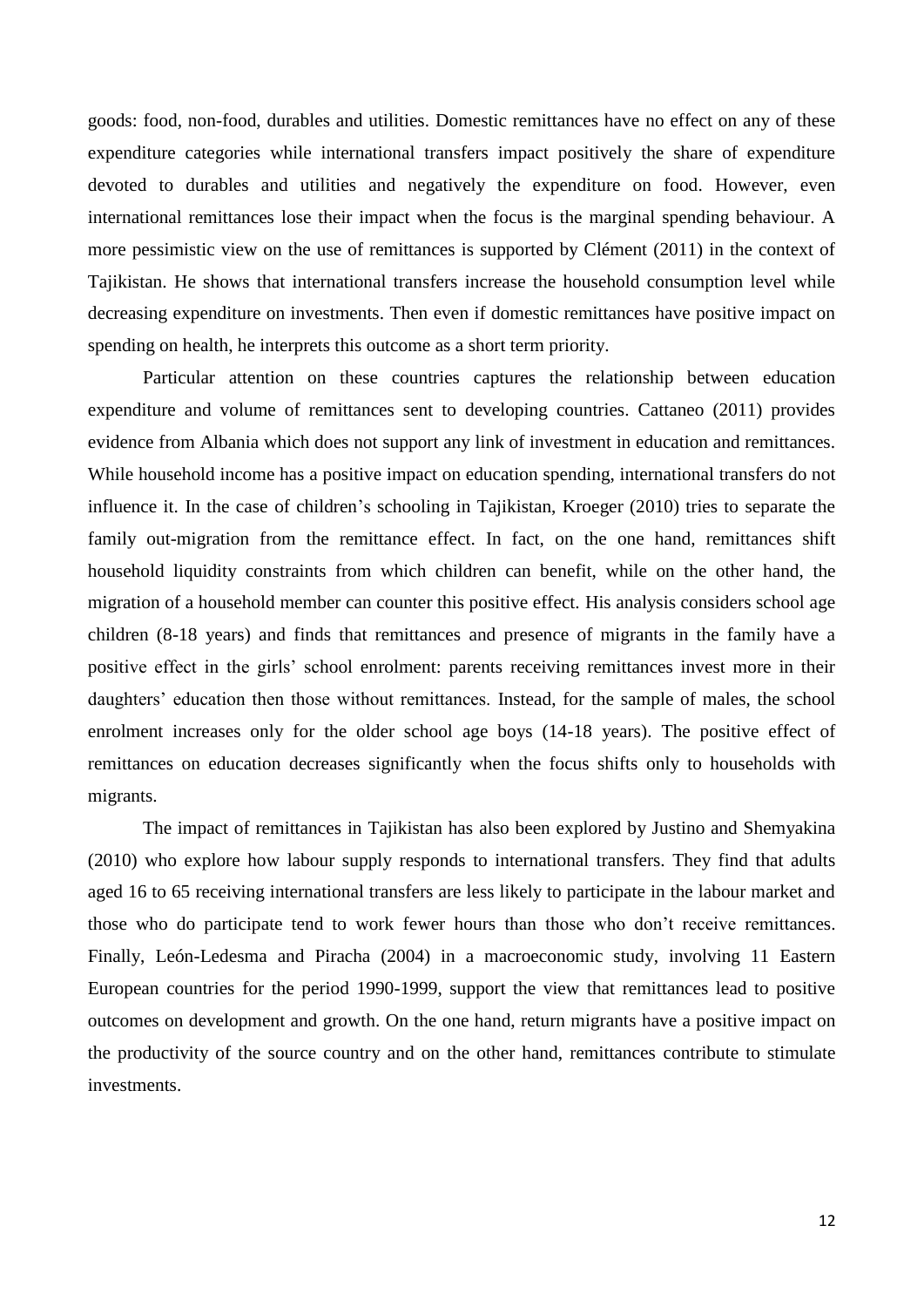#### **4. Social remittances and their impact on communities of origin**

The migration literature stresses that migrants do remit only financial resources to their home communities, but also ideas, values, norms, and social practices (Levitt, 1998). This claim stands on the premise that migration is not just an economic, but also a social and cultural process, in which migrant remittances represent more than monetary transactions and have deep and longlasting consequences (Rahman, 2012). These social remittances are transmitted by the use of social capital, through several distinct ways, for instance when migrants travel back home, when migrants' relatives and friends visit them, or through different uses of communication channels, such as the media, internet, telephone, or mail (Levitt and Lamba–Nieves, 2010). As Levitt argues (1998), social remittances have the capacity to diffuse on larger geographical regions and encompass more domains of social life. They may go first to migrant families, but they scale-up to the levels of communities, regions, and even nations. In certain conditions, social remittances scale-out from households to influence economic or religious practices and ideas. Secondly, social remittances can be divided into family/individual remittances and collective remittances. Whereas individual/family remittances are transferred by migrants and migrants' relatives, collective remittances, as "high quality resources" (Goldring, 2003) are transferred at the level of entire collectivities by groups of migrants and migrant associations, such as home town associations (HTA). Different studies unfold how HTA's invest in their origin communities in communal works, public service infrastructure, church activities, recreational and status-related projects (Goldring, 2003; Itzigsohn, 2008). In all these cases migrants are not neutral transmitters of social remittances, but they filter them out in accordance to their interests, values and worldviews (Sussomboon, 2008). Social remittances and migrants' collective projects may also generate tensions and frustration in communities of origin when migrants' visions and projects do not fit to the needs and wishes of those left behind (Lindley, 2009), such as the cases when migrant associations finance communal works that are not deemed important by non-migrants (Itzigson, 2008).

Considered as a forms of "globalization from below", financial and social remittances are often seen as having rather positive outcomes, as they transfer to countries of origin resources, knowledge, ideas and practices considered as "good" "such as human rights, gender equality, community empowerment, voluntary work and charity initiatives" (Conway, *et al*., 2012: 190). In this view, it is often considered that migration and remittances expand people's ability to control their lives (Vullnetari and King, 2011), that remittances are invested in increasing human capital and in improving health and education (idem). However, as Levitt and Lamba-Nieves argue (2010), they may equally be positive or negative. In some cases social remittances are made of conservative ideas, and the ideas that migrants bring with them are not necessarily more egalitarian, as found in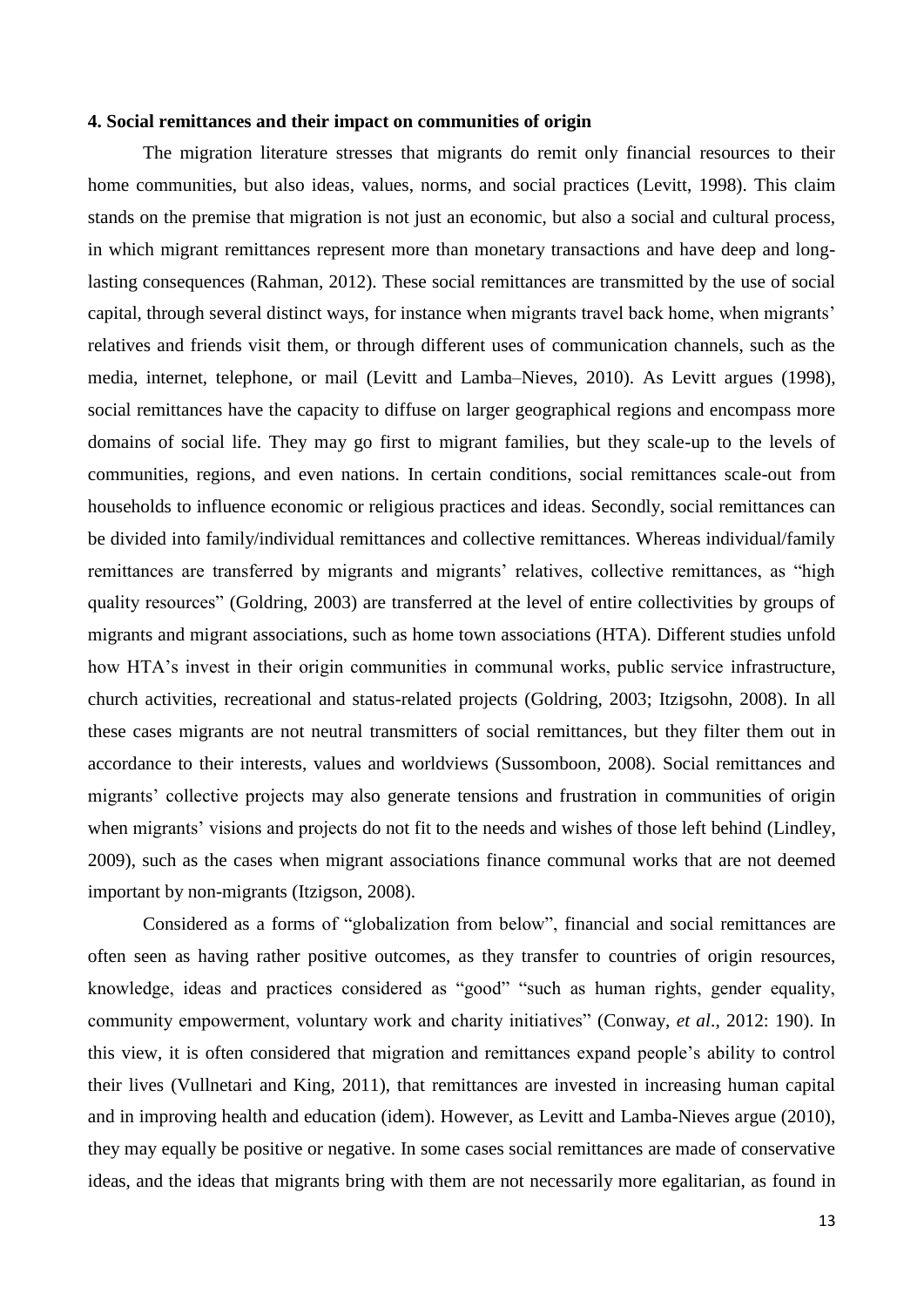the case of Albanians coming from Greece with notions of a patriarchal society in terms of gender relations within households (Vullnetari and King, 2011). In other cases, migrant youth assimilated into the lower strata of the receiving societies can bring back home practices and ideas related to gang and delinquent behaviour (Portes, 1998).

The concept of social remittances is a very seductive one, though in comparison to the research on financial remittances, not much research has been devoted to its study as it is much more difficult to quantify them (Boccagni and Decimo, 2013). Evidence from Ecuador shows that financial and social remittances are linked and both contribute to the development of a country (Mata-Codesal, 2013). Recently, some more efforts were oriented towards understanding the role of social remittances in diffusing progressive gender norms in countries of origin, such as more equalitarian relations between men and women. In spite of the research scarcity, migration scholarship in the past years was able to uncover different and distinct forms of social remittances. In the following sections the paper presents main types of social remittances: ideas and aspirations, social practices, and social norms, and some of their effects.

#### **4.1 Ideas and aspirations**

Students of migration widely show that migration changes people's aspirations, values and ideas. As migration is often associated to access to wealth, it becomes a sought-after strategy, changing culture of origin communities in such a way that migration becomes a desirable social conduct as a means to vertical mobility (Portes, 2010). Research on culture of migration (Massey *et al*., 1993) widely shows that migrants and members of migrants' households acquire a higher social status; migrants tend to display their success by employing ostentatious consumption and bringing back artefacts, constructing new houses and acquiring new cars. Very often migrants and their families try to copy consumption patterns that migrants experienced abroad. Such changing patterns of consumption have also an added cultural and symbolic value. In Bangladesh, the meaning of *bidesh* (or abroad) … "has been linked to material plenty and economic wealth" (Higuchi and Nanako, 2011: 28). Bangladeshi migrants returning from Japan and their families back home enjoyed an upper-middle class level by using their remittances. In such contexts, by investing in real estate and new businesses, returnees were among the richest in their communities. By such investments migrants also bring back to their communities the ideas of comfort and lifestyles that they encountered abroad. Migrants' newly built houses not only try to enhance migrant households' standard of living; in many cases, they resemble houses from destination countries, such as with Alpine houses in the Albanian villages in Macedonia, and "Italian" houses in Romanian ones (Cingolani, 2009; Markov, 2013). Migrants' clothes and consumption tend to emulate Western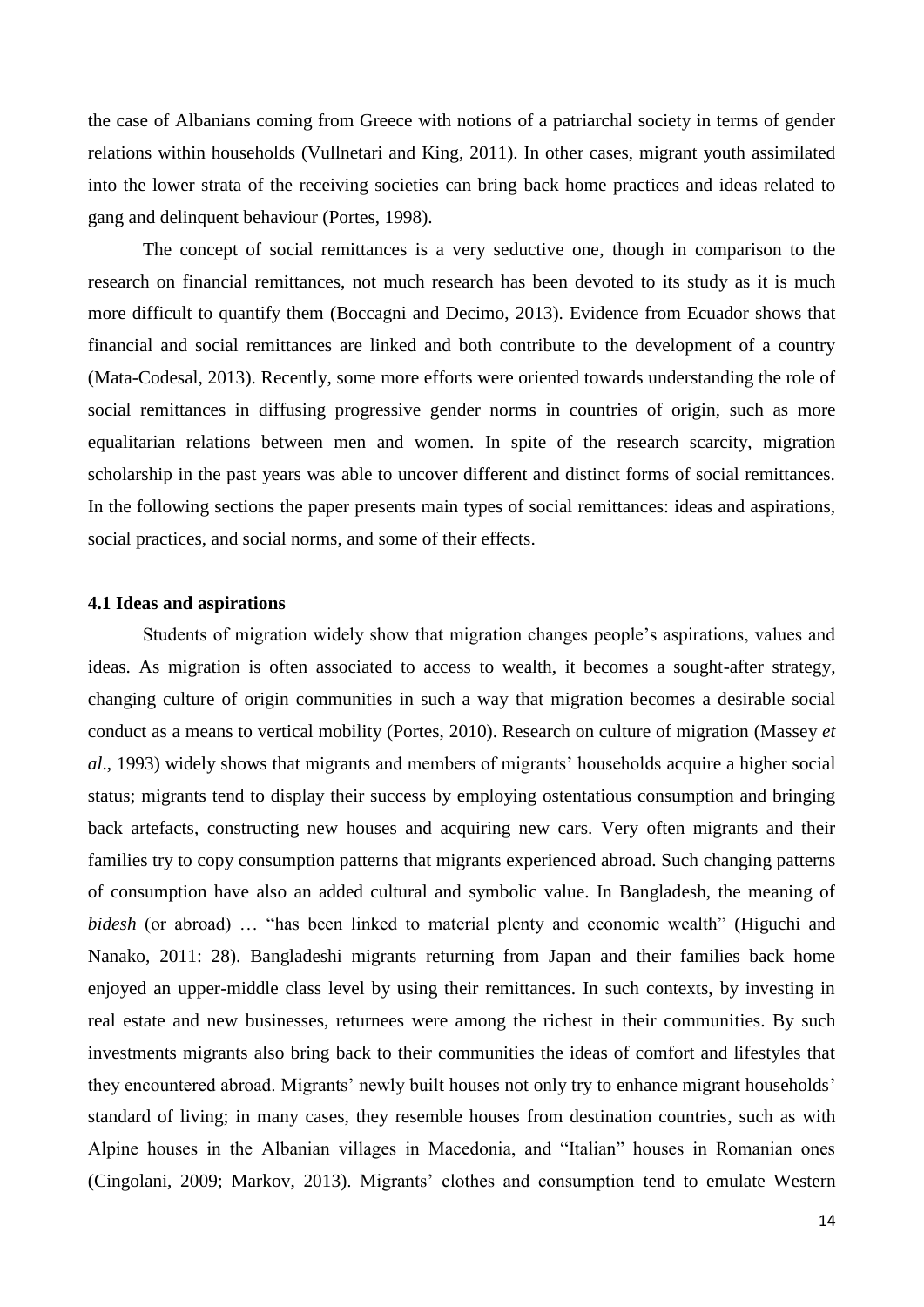lifestyles, their aspirations being influenced by their experiences abroad. These imported models of lifestyle and wealth tend to enhance investments in human capital through education and more health-conscious attitudes (Levitt and Lamba-Nieves, 2010).

Migration can also bring about notions of youth's growing adult and emancipating. In West Africa, 'the movement [abroad] is linked to the ability to mature' (Koenig, 2005) of the young men, and the same goes for young Romanians who had to migrate in order to be able to marry and establish new families (Horváth, 2008). With migration young people attempt to emancipate from families and social constraints, while members of deprived minorities of lower classes or social status groups hope to overcome the disadvantaged social position in which they live (Grill, 2012).

Finally, migration can involve the transfer of new political ideas (sometimes coined as political remittances) and change peoples' ideas of democracy and rule of law (Levitt and Lamba-Nieves, 2010), related to the political culture in destination countries. The Turkish migration to Western Europe has some effects on women's political empowerment in Turkey (Akkoyunlu, 2013). Migration to Russia and the CIS countries did not have that effect, while migration towards the Arab countries are more likely to effect in the support for religious parties and religious ideologies (idem). Besides, even when migrants move to liberal democracies, they can promote conservative ideas. In some cases, the rising popularity of Hinduism in India and Islam in Pakistan may be also attributed in part to migrants adopting more conservative views (Levitt and Lamba– Nieves, 2010).

#### **4.2 Practices**

One of the key areas in which social remittances are paramount is technology transfer, where migrants come with new business practices and ideas of management, skills, knowledge, social capital, and access to Western markets. Returnees are potential sources of innovation and institutional transformations (Faist, 2010), especially in the cases of highly skilled or IT workers, able to "import" new competencies into countries of origin. In such cases, social remittances may be even more important than financial remittances, and can have longer-lasting effects (Conway *et al*., 2012). These practices are enhanced by the establishment of knowledge and social networks across borders (Kale and Little, 2007), having a key role in developing industries in India, China, Israel, and Ireland. Indian migrants for instance provided knowledge and market access to the developing Indian software industry and pharmaceutical companies. Nineteen of the 20 leading Indian IT companies are founded or managed by returnees (Wescott, 2006) and in 2006 the industry offered about 700,000 jobs. Technological transfer was further facilitated by human mobility across firms in India. "Human mobility can play an important role in the knowledge-building processes of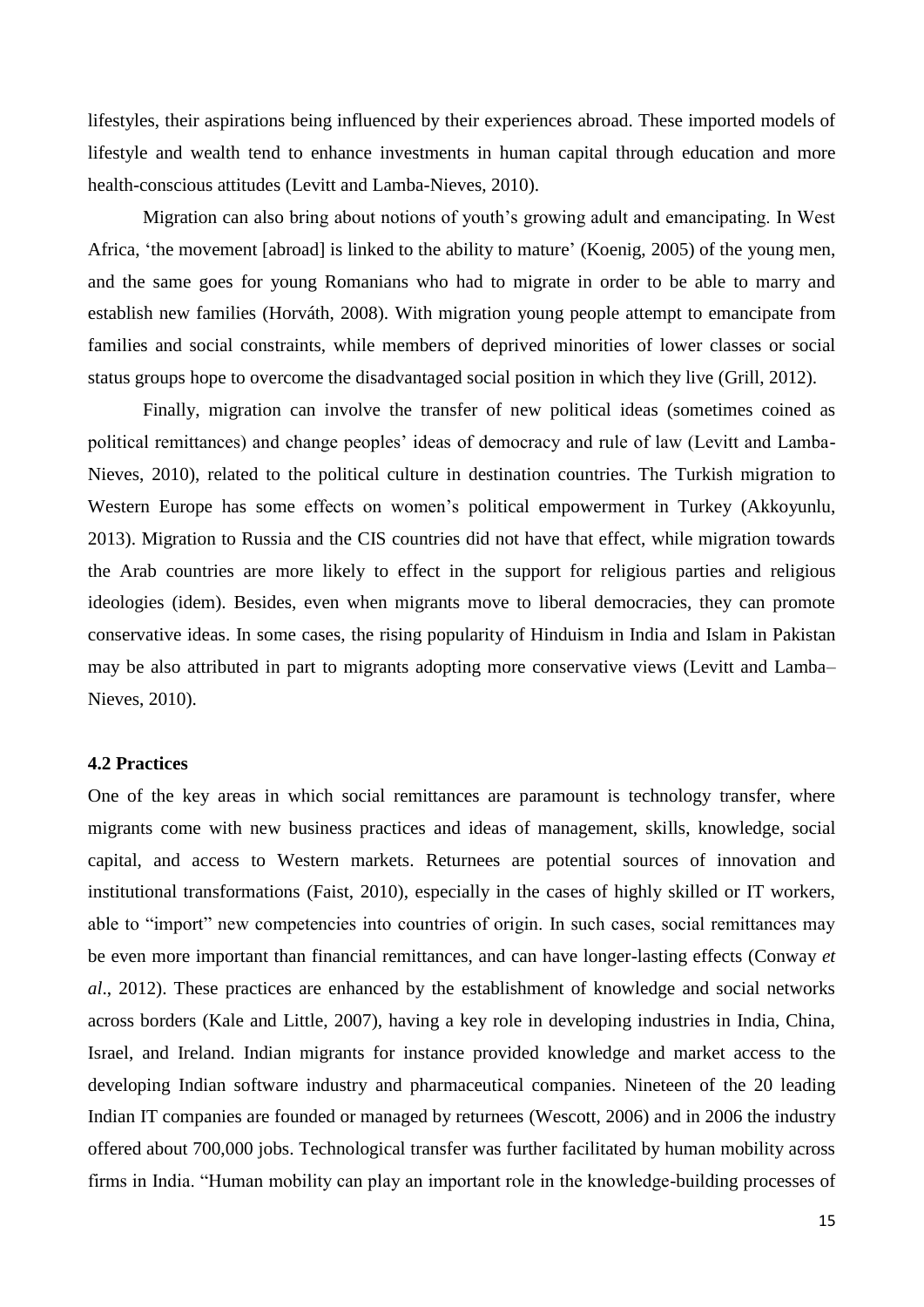firms, especially where knowledge tends to be 'sticky' and remains localized within firms, regions and countries" (Kale and Little, 2007: 104). Taking stock of the emigrant population abroad, especially of scientists and brain-drain, countries such as China, South Korea and Taiwan tailored policies for return and development. As Conway *et al.* (2012) mention, in order to capitalize on the social remittances brought by the highly skilled, home countries should offer expanding market opportunities and viable institutional structures.

Besides technological transfers and access to foreign markets, migrants bring home new initiatives and business ideas. Albanians and Romanian returnees in Eastern Europe (Cingolani, 2009; Anghel, 2013; Markov 2013), Bangladeshi and Filipino migrants in Asia (Higuchi and Nanako, 2011; Montefrio *et al*., 2014) show the propensity to get involved in new lines of business back home. Thus, Bangladeshi who migrated to Japan could capitalize on their managerial skills acquired in Japan. They were able to invest their remittances and open new types of businesses. Even when financial remittances were not large, they were able to support existing companies, by better organizing the labour management upon a Japanese organizational model (Higuchi and Nanako, 2011). In Eastern Europe, Romanian returnees imported their skills in gastronomy acquired in Italy by working in, and opening new pizzerias (Cingolani, 2009; Anghel, 2013). Returnees in Palawan, Philippines, influence how non-migrant community members work and are involved in governmental or company-led land-use projects, by bringing with them expectation of prosperity and technical knowledge acquired while working in the booming oil palm industry in Malaysia (Montefrio *et al*., 2014). These social remittances influenced land use in Palawan and oil palm production started to displace traditional subsistence agriculture, resulting in situations when people became entirely dependent on plantation work. Thus, while some migrants opposed the extension of oil palm industry arguing that it generates environmental degradation, most of them sustained it, seeing oil palm plantation as an avenue to wealth. Finally, oil palm companies actively recruited returnees due to their technical knowledge in the oil palm industry. In other cases, such as Guatemala, migrant remittances contributed to the transformation of rainforests into cattle pastures (Montefrio *et al*., 2014), to the recovery of secondary vegetation, or decrease of exploitation of land and natural resources (idem). However, in all such studies, there is still scarce research to document the possible adoption of sustainable and environmentally friendly living standards under the impact of social remittances.

Migrant social remittances also channel into new social practices in countries of origin. Highly skilled returnees in Trinidad and Tobago were being involved in NGO and professional activities back home due to altruism and fulfilment of personal vocation: personal gains and achievement (Conway *et al*., 2012). In some other contexts, migrants' involvement was due to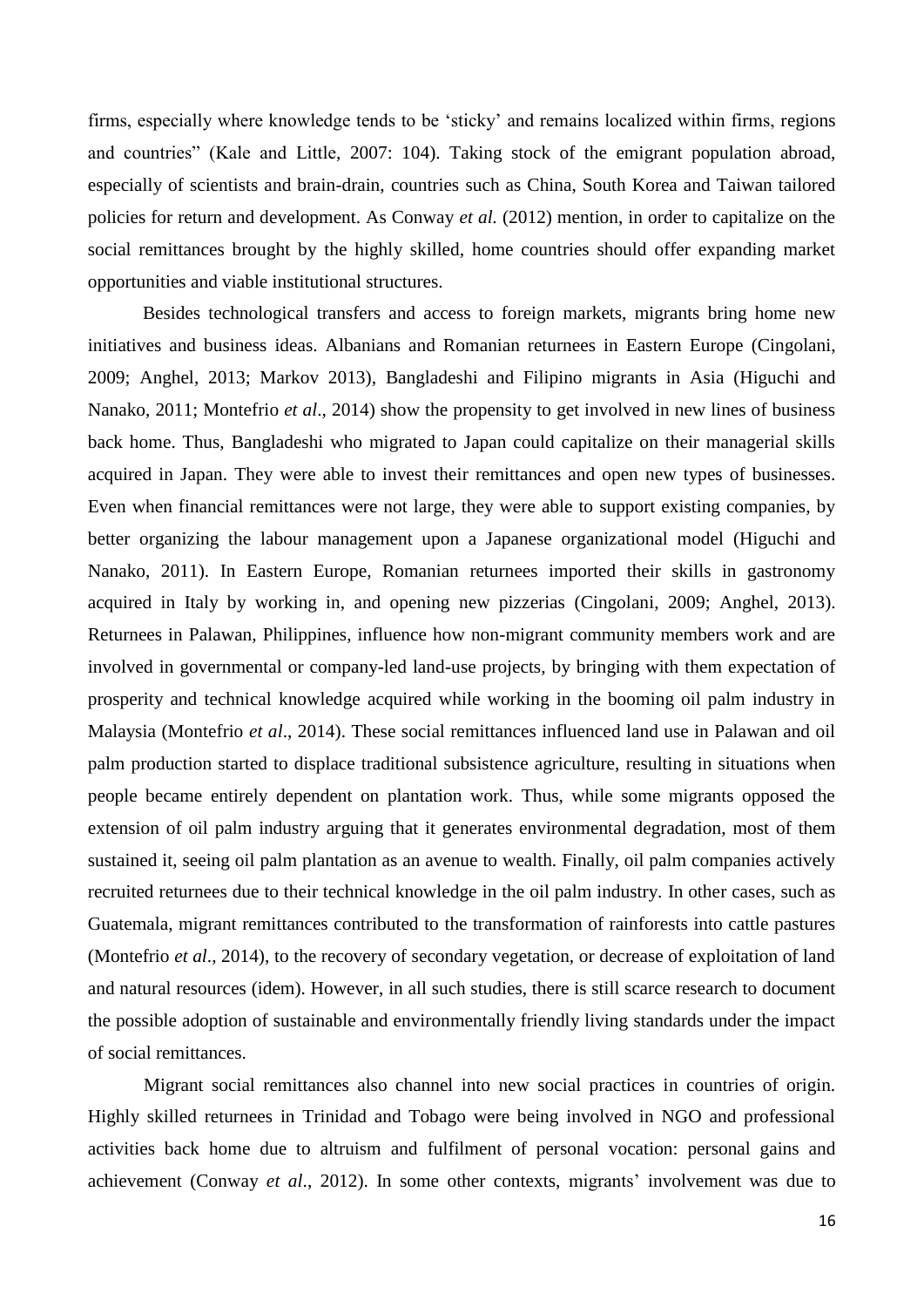feelings of moral obligation that they felt towards their schools and the education they received in the countries of origin (Gerharz, 2014). Home town associations (HTAs) in Mexico and Dominican Republic (Itzigsohn, 2008; Alarcón, 2002) run development activities and projects in communities of origin with the purpose to develop economically and socially their origin communities. The same is with refugees and migrants involved into reconstruction and development efforts in post-conflict contexts (Al-Ali *et al*., 2001; Gerharz, 2014). In the case of Eritreans in Europe, they were asked to contribute with two per cent of their monthly income and additional one-off payments. These amounts were not compulsory, but considered a duty by migrants themselves. These collective remittances were directed not only to the costs of the conflict in Eritrea, but also to relief actions. In such contexts collective remittances channelled through migrants' associations, charity and Church organizations, played an important part (Al-Ali *et al.,* 2001) and they operate well beyond the level of individuals and families, reaching entire communities, even regions.

#### **4.3 Social Norms**

In the past years an important question in the debate on social remittances was concerned with whether migration enhanced the diffusion of new and more equalitarian gender norms. The increasing share of women in international migration flows and the growing role of women in generating resources for their households fuelled hopes that women would be better remitter than men, or/and unequal or patriarchal relations may change into more equalitarian ones. In cases of male dominated migration, a common assumption was that migration has expanded women's power in households and communities, where women would gain more autonomy and responsibility (De Haas and van Rooij, 2010). The research however, showed a rather mixed picture. If in certain cases gender relations may change, in others, migration and remittances can actually perpetuate unequal or patriarchal gender and social relations. Dannecker (2009) for instance shows that there is a potential for women's empowerment through migration, and that Bangladeshi migrant men and women have their own visions of development that they negotiate. Vullnetari and King (2011) and Vlase (2013) also show that through migration, Albanian and Romanian women emancipate from unequal relations existing in their origin societies. However, such processes of emancipation do not translate into changes in gender norms in origin societies, as upon return, migrant women had to comply with the same patriarchal relations from societies of origin (Vlase, 2013). In Albania, women are not only essential remitters for their families, but their remittances are sometimes pejoratively called 'coffee money' (King *et al*., 2011). Thus, Rahman (2012) considers that patriarchy is an essential element in understanding the relationship between gender and remittances. In some patriarchal societies it is important if wives or husbands' relatives are the receivers and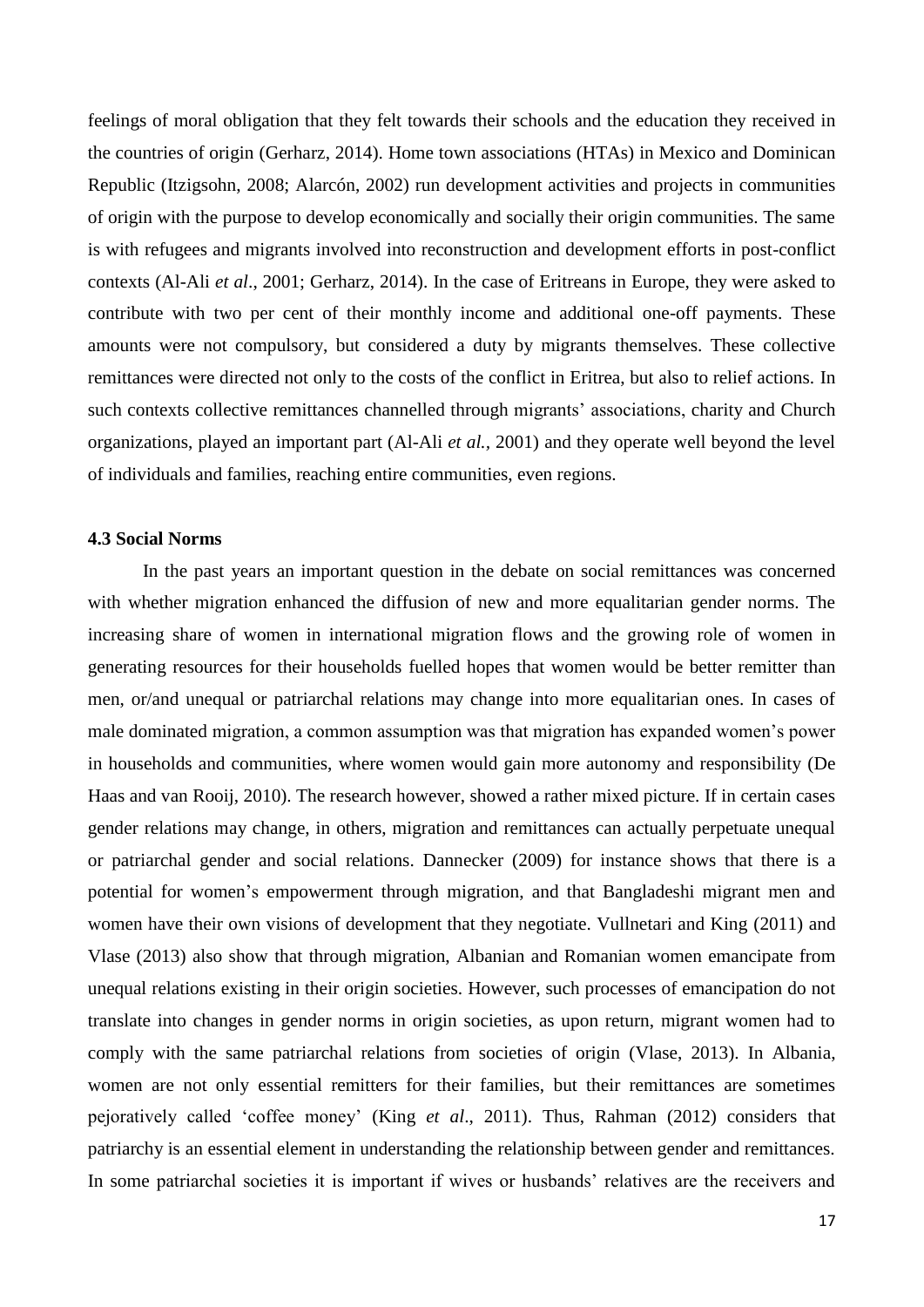managers of remittances, as there is a bargain over the roles and limits of women's activities (De Haas and van Rooij, 2010). Even in cases when women are the spenders, they may feel the burden of the social responsibility associated with the management of households' finances. The forms of patriarchy and the destination country also matter. As opposed to migration from Egypt to the Gulf countries, migration from North African countries to Europe resulted in changing patriarchal and new, more equalitarian family norms (idem).

Besides, women migration can enhance other types of social remittances and softer social changes. Sussomboon shows how the money remitted by Thai women and their Dutch husbands is spent on consumption and meeting basic needs, but also on human development, such as investment in education and health (Sussomboon, 2008). Remittances have been shown to provide self-esteem and great appreciation for migrant women carrying the responsibility of the wellbeing of the entire family. The great expectation that parents have on daughters to marry foreign men and thus take care of the family can lead parents to hope for girls than boys. Such social responsibility have sometimes repercussions on the family relations between Thai women and their Dutch husbands, however women prefer to continue sending and spending remittances with their families in Thailand. In such cases they prefer to let the others at home think they are doing well.

Changes in gender or generational relations may be also related rather to broader changes in societies of origin, migration being one factor influencing such changes. In Guatemala, gender and ethnic hierarchies gradually changed due to the impact of migration (De Haas and van Rooij, 2010). In other cases in the Southeastern Europe, King *et al.* (King *et al*., 2011) stress that changes of patriarchal relations can mainly occur generationally. In Morocco, some significant changes, such as increasing education, changing patterns of marriage, changing fertility rates, actually come from general changes in society and are not a direct by-product of migration (De Haas and van Rooij, 2010). In Romania women saw the investment in children's education an important way for their emancipation from patriarchal norms (Vlase, 2013). The same occurs in Morocco, as "schooling is perceived as increasing the capabilities of women to take control over their own lives" (De Haas and van Rooij, 2010: 56).

Thus, the consequences of social remittances show a rather mixed outcome. Whereas in some cases they enhance individualistic attitudes and more equalitarian social norms, often prompting communities and individuals into development avenues, in some other cases it goes into the different direction. Thus, social remittances can be both positive and negative. This relates to the composition of migration flows, the segments in the destination societies that migrants are involved in, migration destination, and the capacity of migrants and returnees to effect social change and diffuse new ideas.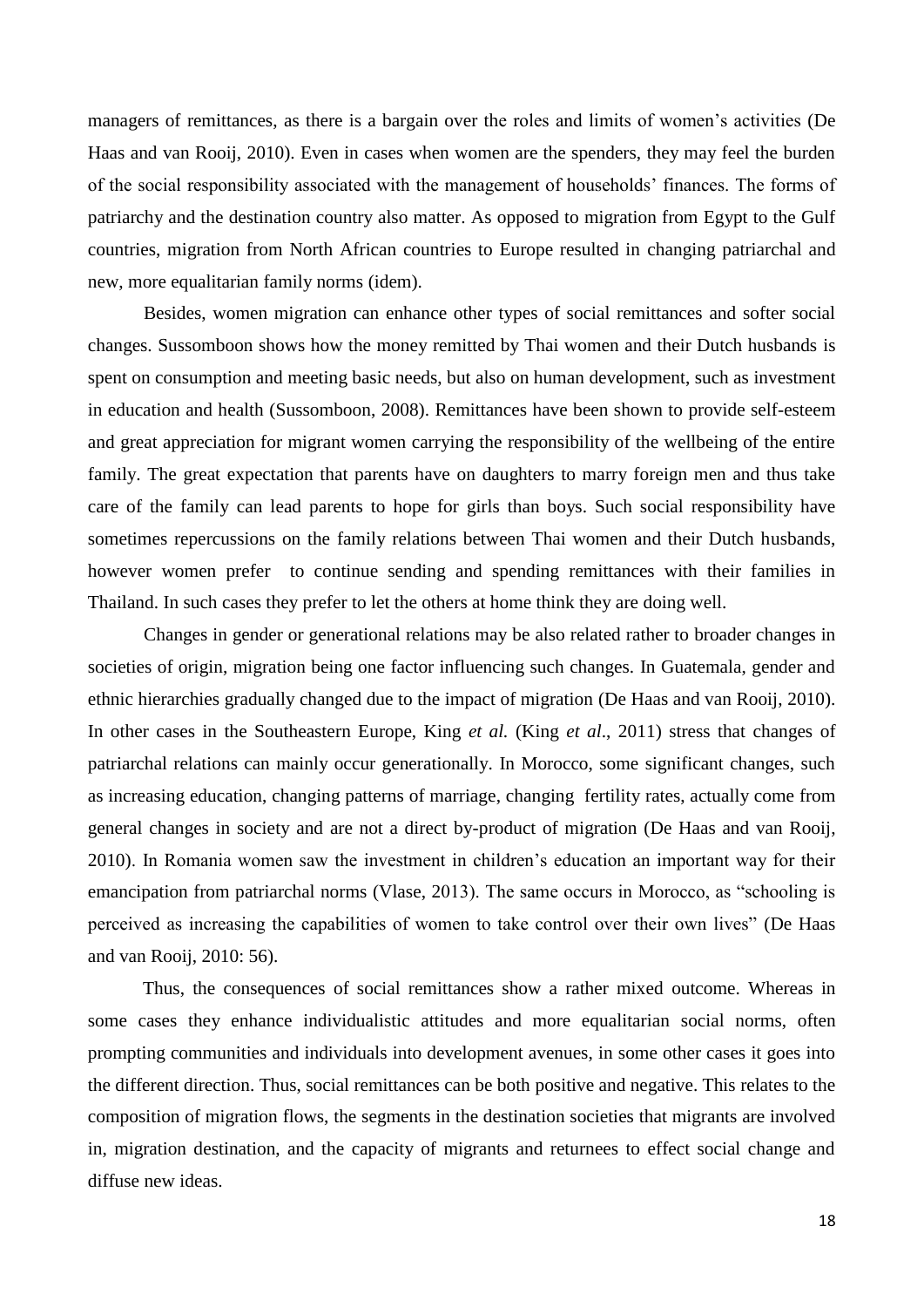#### **5. Conclusions and discussion**

As migration develops around the world, the flow of remittances is likely to grow. For many poor countries, remittances represent and will continue to represent the main source of capital. Hopes are revolving around the potential of remittances for development and change in poor countries, however results are often mixed. Results from a number studies show that remittances represent a large part of the GDP in many countries, for instance in most of the Eastern European countries remittances constitute a significant portion of the GDP. At the level of household and communities of origin, remittances tend to reduce poverty. However, the role of remittances on inequality is often mixed. If some studies show that remittances have negative effects on inequality, a few others emphasize the opposite. Concerning the use of remittances, studies found that remittances are used for improvement in human capital, as opposed to the view that remittances are mostly spent on consumption. In different post-socialist countries, such investment was, however, inconclusive. Whereas in Albania there was no clear influence of remittances on education, in Tajikistan remittances and presence of migrants in families tended to lead to the growth of girls' school enrolment.

Studies on financial remittances showed mixed results concerning the positive and negative effects of remittances. Yet studies of social remittances are even vaguer in assessing such effects, at least for the fact that social remittances are harder to define and measure. From the existing literature we reviewed the types of social remittances: ideas, practices and norms. The paper analysed the role of ideas - how migration created new understandings, consumption and wealth; of practices - how new practices of business were transferred by migrants into communities and countries of origin; and of social norms – how gender norms were brought about by migration. In bringing together studies on both financial and social remittances, the paper thus maps the rich, timely, and ongoing discussion in the studies of migration, remittances and development.

The different effects of remittances on relevant outcomes, such as education, for the growth and development of poor countries lead to conclude that the role that international transfers can play is strictly dependent on the context of analysis. It explains why some studies conclude for positive effects of remittances and others support the opposite. The debate on whether or not remittances are used in a productive way should first consider the "constraints" – political instability, corruption, lack of infrastructure, lack of business regulations, lack of infrastructure - under which remittances are received. In fact, remittances can represent a tool but not a solution for development.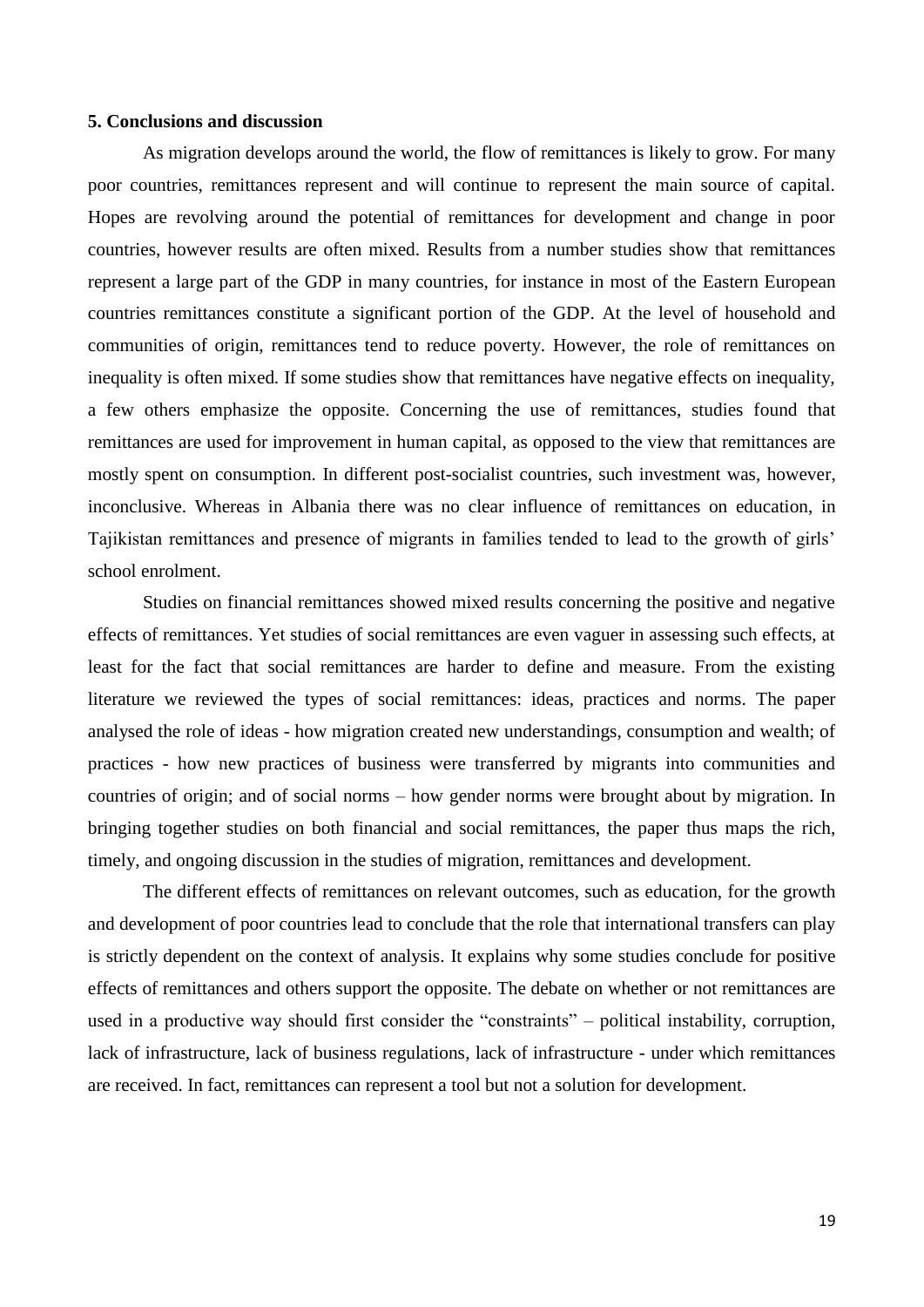#### **References**

Acosta, P. (2007). Entrepreneurship, Labour Markets, and International Remittances: Evidence from El Salvador. In: C. Özden and M. Schiff (Eds.), International Migration, Economic Development & Policy. World Bank and Palgrave Macmillan, 141-159.

Acosta, P., Calderon, C., Fajnzylber, P., Lopez, H. (2008). What is the Impact of International Remittances on Poverty and Inequality in Latin America? *World Development*, 36 (1), 89-114.

Adams, R. Jr. (2011). Evaluating the Economic Impact of International Remittances On Developing Countries Using Household Surveys: A Literature Review. *Journal of Development Studies* 47(6), 809-828.

Adams, R. Jr., Page, J. (2005). Do International Migration and Remittances Reduce Poverty in Developing Countries? *World Development* 33 (10), 1645-1669.

Adams, R. Jr., Cuecuecha, A., Page, J. (2008a). Remittances, Consumption and Investment in Ghana. Policy Research Working Paper Series 4515, The World Bank.

Adams, R. Jr., Cuecuecha, A., Page, J. (2008b). The Impact of Remittances on Poverty and Inequality in Ghana. Policy Research Working Paper Series 4732, The World Bank.

Adams, R. Jr., Cuecuecha, A. (2010a). Remittances, Household Expenditure and Investment in Guatemala. World Development 38(11), 1626-1641.

Adams, R. Jr., Cuecuecha, A. (2010b). The Economic Impact of International Remittances on Poverty and Household Consumption and Investment in Indonesia. Policy Research Working Paper Series 5433, The World Bank.

Akkoyunlu, Ş. (2013). How migrants' social remittances have empowered women in Turkey? Commentaries, EU Neighbourhood. M. P. Centre. Florence, EUI. 2014.

Al-Ali, N., Black, R., Khalid, K. (2001). Refugees and Transnationalism: The Experience of Bosnian and Eritreans in Europe. Journal of Ethnic and Migration Studies 27(4), 615-634.

Alarcón, R. (2002). The Development of Home Town Associations in the United States and the use of Social Remittances in Mexico. Sending Money Home: Hispanic Remittances and Community Development. R. de la Garza and B. L. Lowell, Rowman & Littlefield Publishers.

Amuedo-Dorantes, C., Pozo S. (2004). Workers' Remittances and the Real Exchange Rate: A Paradox of Gifts. World Development 32 (8), 1407-1417.

Amuedo-Dorantes, C., Pozo S. (2006). Remittances as Insurances: Evidence from Mexican Immigrants. Journal of Population Economics 19, 227-254.

Ang, P. A., Sugiyarto, G., & Jha, S. (2009). Remittances and Household Behavior in the Philippines, ADB Economics Working Paper Series 188, Asian Development Bank.

Anghel, R. G. (2013). Romanians in Western Europe. Migration, Status Dilemmas and Transnational Connections, Lexington Books: Rowman and Littlefield.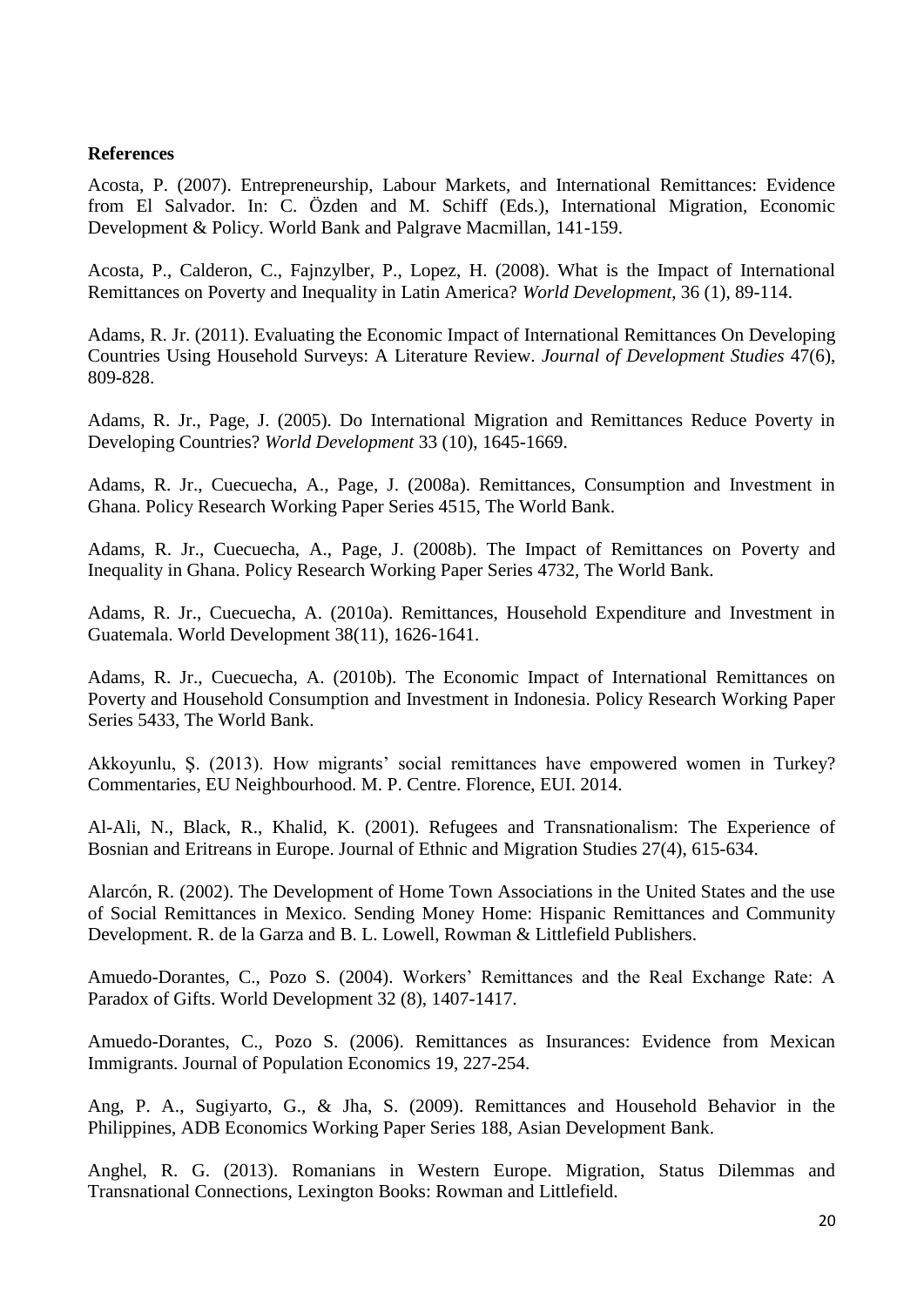Barham,B., Boucher, S. (1998). Migration, Remittances and Inequality: Estimating the Net Effects of Migration on Income Distribution. Journal of Development Economics, 55 (3), 307-331.

Boccagni, P. and F. Decimo (2013). Mapping Social Remittances. Migration Letters 10(1): 1-10.

Castaldo, A., Reilly, B. (2007). Do Migrant Remittances Affect the Consumption Patterns of Albanian Households? South-Eastern Europe Journal of Economics 5 (1), 25-54.

Catrinescu, N., León-Ledesma, M., Piracha, M., Quillin, B. (2009). Remittances, Institutions and Economic Growth. World Development 37 (1), 81-92.

Cattaneo, C. (2012). Migrants' International transfers and Educational Expenditure. Economics of Transition 20 (1), 163-193.

Chami, R., Fullenkamp, C., Jahjah, S. (2005). Are Immigrant Remittance Flows a Source of Capital for Development? IMF Staff Papers 52 (1), 55-81.

Cingolani, P. (2009). Romeni d'Italia. Migrazioni, Vita Quotidiana e Legami Transnazionali. Bologna, Il Mulino.

Clément, M. (2011). Remittances and Expenditure Patterns in Tajikistan: A Propensity Score Matching Analysis. Asian Development Review 28 (2). 58-87.

Conway, D., Potter, R., St.Bernard, G. (2012). Diaspora Return of Transnational Migrants to Trinidad and Tobago: The Additional Contributions of Social Remittances. International Development Planning Reivew 34(2), 189-209.

Dannecker, P. (2009). Migrant Visions of Development: A Gendered Approach. Population, Space and Place 15(2), 119 - 132.

De, P., Ratha, D. (2005). Remittance Income and Household Welfare: Evidence from Sri Lanka Integrated Household Survey. Unpublished Paper. Development Research Group, World Bank, Washington, DC.

De Haas, H. and A. van Rooij (2010). Migration as Emancipation? The Impact of Internal and International Migration on the Position of Women Left Behind in Rural Morocco. Oxford Development Studies 38(1): 43-62.

Démurger, S., Xu, H. (2011). Return Migrants: The Rise of New Entrepreneurs in Rural China. World Development 39 (10), 351-372.

Dustmann, C., Kirchkamp, O. (2002). The Optimal Migration Duration and Activity Choice after Re-Migration. Journal of Development Economics 67, 351-372.

Faist, T. (2010). Towards Transnational Studies: World Theories, Transnationalisatin and Changing Institutions. Journal of Ethnic and Migration Studies 36(10),1665 - 1687.

Funkhouser, E. (2006). The Effect of Emigration on the Labour Market Outcomes of the Sender Household: A Longitudinal Approach Using Data from Nicaragua. Well-Being and Social Policy 2 (2), 5-25.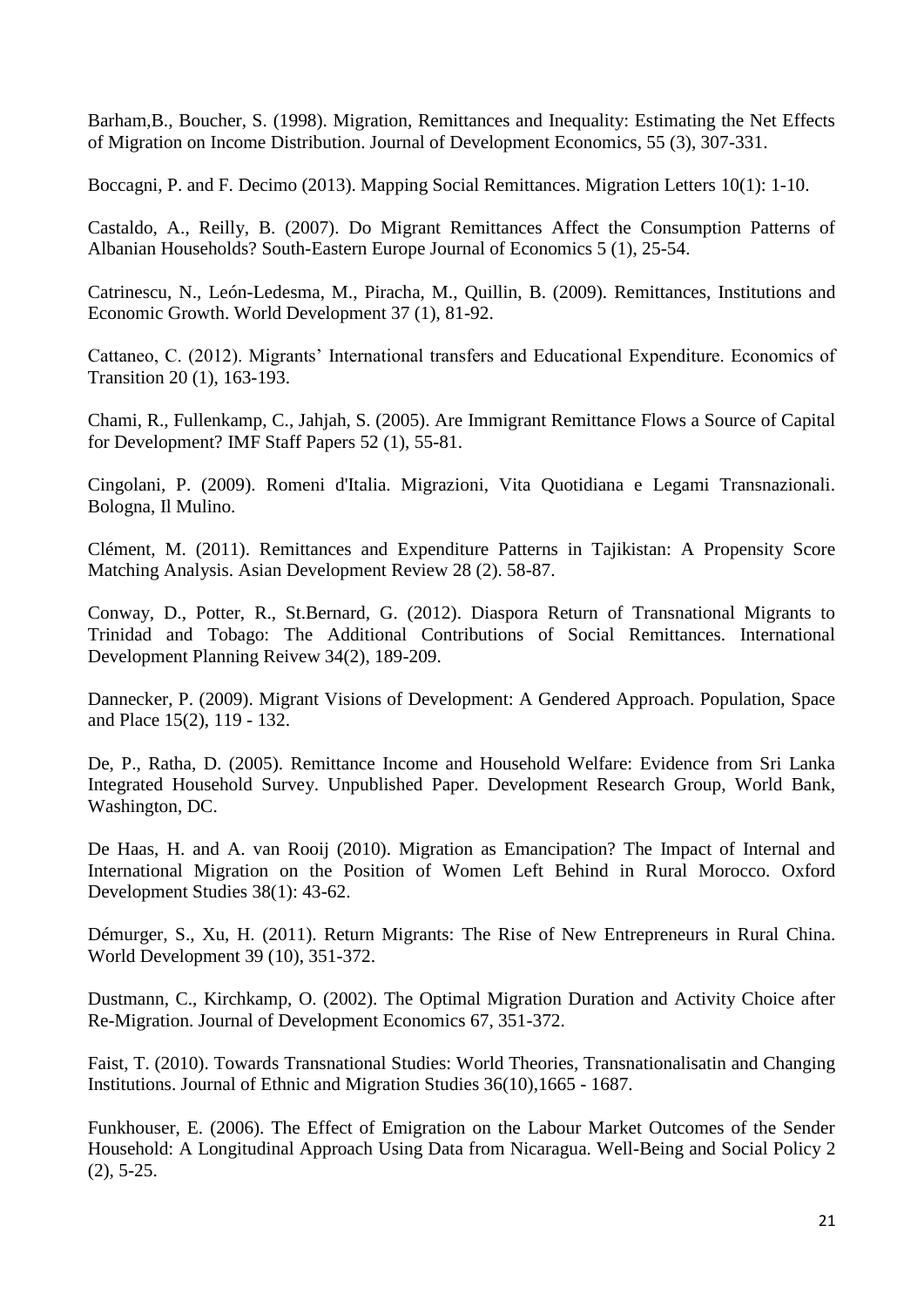Gedeshi, I., Jorgoni, E. (2012). Social Impact of Emigration and Rural-Urban Migration in Central and Eastern Europe. Final Country Report, Albania. [https://www.google.it/url?sa=t&rct=j&q=&esrc=s&source=web&cd=1&ved=0CDAQFjAA&url=ht](https://www.google.it/url?sa=t&rct=j&q=&esrc=s&source%20=web&cd=1&ved=0CDAQFjAA&url=http%3A%2F%2Fec.europa.eu%2Fsocial%2FBlobServlet%3FdocId%3D8818%26langId%3Den&ei=tuVsU4ahDcLDygOrn4DoBA&usg=AFQjCNEXQ7ZimUeAOYBg8Ihl9UuoYfAd9g) [tp%3A%2F%2Fec.europa.eu%2Fsocial%2FBlobServlet%3FdocId%3D8818%26langId%3Den&ei](https://www.google.it/url?sa=t&rct=j&q=&esrc=s&source%20=web&cd=1&ved=0CDAQFjAA&url=http%3A%2F%2Fec.europa.eu%2Fsocial%2FBlobServlet%3FdocId%3D8818%26langId%3Den&ei=tuVsU4ahDcLDygOrn4DoBA&usg=AFQjCNEXQ7ZimUeAOYBg8Ihl9UuoYfAd9g) [=tuVsU4ahDcLDygOrn4DoBA&usg=AFQjCNEXQ7ZimUeAOYBg8Ihl9UuoYfAd9g](https://www.google.it/url?sa=t&rct=j&q=&esrc=s&source%20=web&cd=1&ved=0CDAQFjAA&url=http%3A%2F%2Fec.europa.eu%2Fsocial%2FBlobServlet%3FdocId%3D8818%26langId%3Den&ei=tuVsU4ahDcLDygOrn4DoBA&usg=AFQjCNEXQ7ZimUeAOYBg8Ihl9UuoYfAd9g)

Gerharz, E. (2014). The Politics of Reconstruction and Development in Sri Lanka. Transnational Commitments to Social Change, Routledge.

Giuliano, P., Ruiz-Arranz, M. (2009). Remittances, Financial Development and Growth. Journal of Development Economics, 90 (1), 144-152.

Ilahi, N. (2002). Return Migration and Occupational Change. Review of Development Economics 3 (2), 170-186.

Goldring, L. (2003). Re-thinking Remittances: Social and Political Dimensions of Individual and Collective Remittances. Cerlac Working Paper Series.

Goschin, Z., Roman, M, Popa, A. (2011). Determinants of Romanian International Migrants' Remittances. ERSA Conference papersersa11p1001, European Science Association.

Grill, J. (2012). 'Going Up to England': Exploring Mobilities among Roma from Eastern Slovakia. Journal of Ethnic and Migration Studies 38(8), 1269-1287.

Higuchi, N. and I. Nanako (2011). Migrant Workers Enchanted with Consumer Society: Transnationalism and Global Consumer Culture in Bangladesh. Inter-Asia Cultural Studies 13(1), 22-35.

International Organization for Migration (2013). World Migration Report 2013. Migrant Well-Being and Development. IOM, Geneva.

Horváth, I. (2008) The Culture of Migration of Rural Romanian Youth. Journal of Ethnic and Migration Studies 34(5), 771-786.

Horváth, I. Anghel, R.G. (2009). Migration and Its Consequences for Romania. Südosteuropa 57(4), 386-403.

Itzigsohn, J. (2008). Migrant Political Transnationalism and the Practice of Democracy: Dominican External Voting Rights and Salvadoran Home Town Associations. Ethnic and Racial Studies 31(4), 664-686.

Justino, P., Shemyakina, O.N. (2012). Remittances and Labour Supply in Post-Conflict Tajikistan. IZA Journal of Labour and Development 1:8.

Kale, D. and S. E. Little (2007). Flows and Cohesion: Balancing Capabilities Across an Expanded Union. Mobilities 2(1): 99-108.

Kifle, T. (2007). Do Remittances Encourage Investment in Education? Evidence from Eritrea. GEFAME Journal of African Studies, 4(1).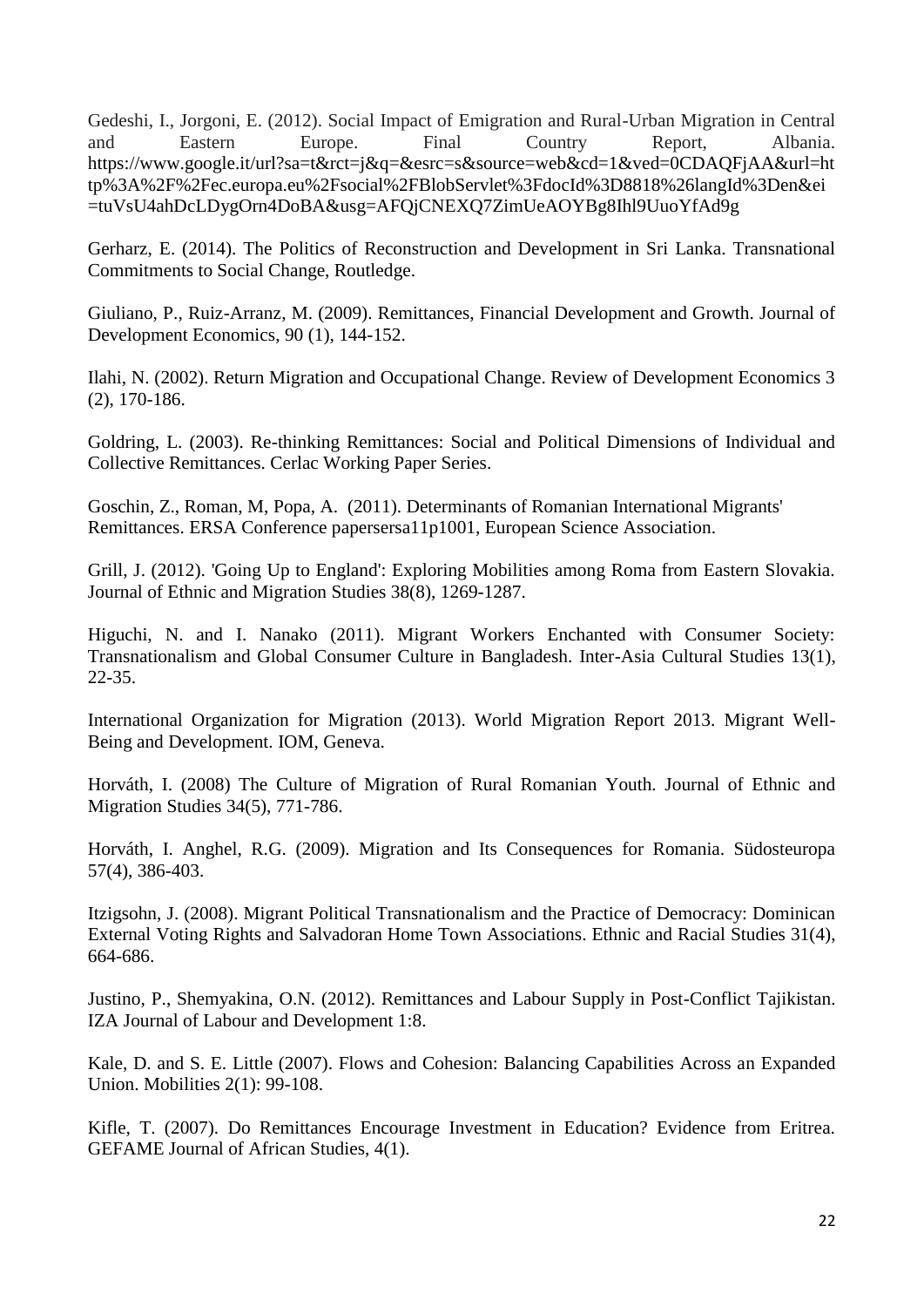Kim, N. (2007). The Impact of Remittances on Labour Supply: The Case of Jamaica. World Bank Policy Research Working Paper 4120, Washington, DC.

King, R., Castaldo, A., Vullnetari, J. (2011). Gendered Relations and Filial Duties along the Greek-Albanian Remittance Corridor. Economic Geography 87(4), 393-419.

Koenig, D. (2005). Multilocality and Social Stratification in Kita, Mali. Migration and Economy. Local and Global Dynamics. L. Trager, AltaMira, 77-102.

Kroeger, A. (2010). Do Remittances and Migration promote Children's Schooling in Tajikistan? Preliminary Version, DIW Berlin, Berlin.

León-Ledesma, M., Piracha, M. (2004). International Migration and the Role of Remittances in Eastern Europe. International Migration 42 (4), 65-83.

Levitt, P. (1998). Social Remittances: Migration Driven Local-Level Forms of Cultural Diffusion. International Migration Review 32(4): 926-948.

Levitt, P. Lamba – Nieves, D. (2010) "It's Not Just About the Economy, Stupid!": Social Remittances Revisited. Migration Policy Institute. http://www.immigrationresearchinfo.org/report/migration-policy-institute/its-not-just-about-economy-stupid-social-remittancesrevisited

Lindley, A. (2009). The Early-Morning Phonecall: Remittances from a Refugee Diaspora Perspective. Journal of Ethnic and Migration Studies 35(8), 1315-1334.

Lokshin, M., Bontch-Osmolovski, M., Glinskaya, E. (2010). Work-related Migration and Poverty Reduction in Nepal. Review of Development Economics, 14 (2), 323-332.

Lopez, H., Molina, L., Bussolo, M. (2007). Remittances and the Real Exchange Rate. World Bank Policy Research Working Paper 4213, World Bank, Washington, DC.

Lucas, R. E. B. (2005). International Migration and Economic Development: Lessons from Low-Income Countries. Stockholm: Expert Group on Development Issues (EGDI), Swedish Ministry for Foreign Affairs.

[http://www.egdi.gov.se/pdf/International\\_Migration\\_and\\_Economic\\_Development.pdf.](http://www.egdi.gov.se/pdf/International_Migration_and_Economic_Development.pdf)

Mansour, W., Chaaban, J., Litchfield, J. (2011). The Impact of Migrant Remittances on School Attendance and Education Attainment: Evidence from Jordan.

Markov, I. (2013). Migration, Remittances ans Socio-Cultural Dynamics: The Case of Albanians from the Republic of Macedonia. Southeast European and Black Sea Studies 13(2), 245-264.

Massey, D. S., Arango, J., Hugo, G., Kouaouci, A., Pellegrino, A., Taylor, E.J. (1993). Theories of International Migration: A Review and Appraisal. Population and Development Review 19(3), 431- 466.

Mata-Codesal, D. (2013), Linking Social and Financial Remittances in the Realms of Financial Know-How and Education in rural Ecuador. Migration Letters, 10(1), 23-32.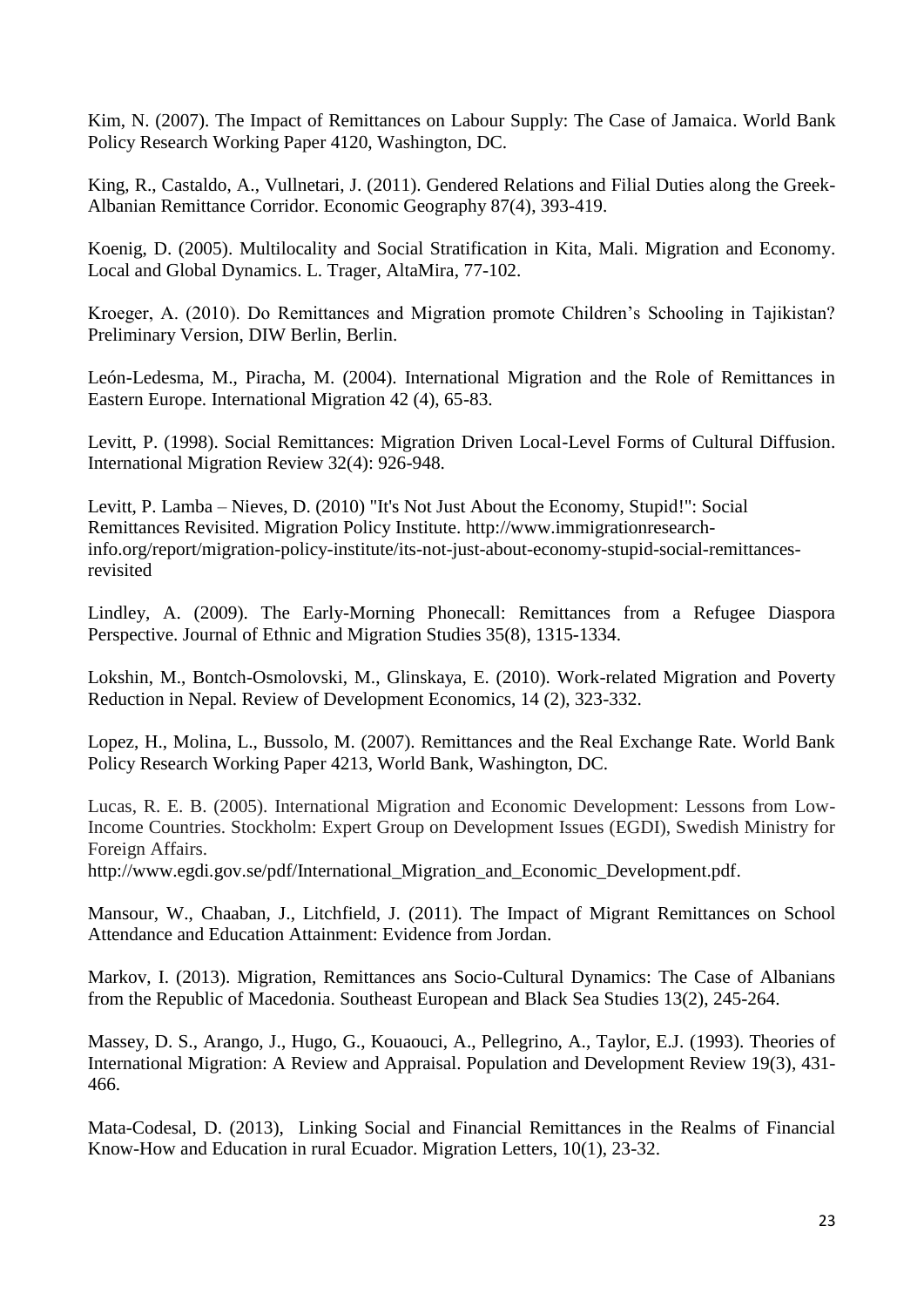McKenzie, D., Rapoport, H. (2007). Network Effects and the Dynamics of Migration and Inequality: Theory and Evidence from Mexico. Journal of Development Economics, 84 (1), 1-24.

Mesnard, A. (2004). Temporary migration and capital market imperfection. Oxford Economic Papers 56, 242-262.

Montefrio, M. J., Ortiga, Y.Y., Josol, Ma.R.C.B. (2014). Inducing Development: Social Remittances and the Expansion of Oil Palm. International Migration Review 48(1), 216-242.

Paulson, A. and Townsend, R. (2004). Entrepreneurship and Financial Constraints in Thailand. Journal of Corporate Finance 10 (2), 229-262.

Piracha, M., Vadean, F. (2010). Return Migration and Occupational Choice: Evidence from Albania. World Development 38 (8), 1141-1155.

Portes, A. (1998). Social Capital: Its Origins and Applications in Modern Sociology. Annual Review of Sociology 24, 1-24.

Portes, A. (2010). Migration and Social Change: Some Conceptual Reflections. Journal of Ethnic and Migration Studies 36(10), 1537 - 1563.

Rahman, M. M. (2012). Towards a Sociology of Migrant Remittances in Asia: Conceptual and Methodological Challenges. Journal of Ethnic and Migration Studies 38(4): 689-706.

Rajan, R., Subramanian, A. (2005). What Undermines Aid's Impact on Growth? National Bureau of Economic Research Paper 11657, National Bureau of Economic Research, Cambridge, MA.

Randazzo, T., Piracha, M. (2014). Remittances and Household Expenditure Behaviour in Senegal. IZA Discussion paper No. 8106, Bonn: Institute for Study of Labour.

Ratha, D. (2003). Workers' Remittances: An Important and Stable Source of External Development Finance. In: Global Development and Finance. Striving for Stability in Development Finance. Washington: World Bank, 157-175.

Ratha, D., Mohapatra, S., Silwal1, A. (2009). Migration and Remittance Trends 2009. A betterthan-expected outcome so far, but significant risks ahead. Migration and Development Brief 11. The World Bank.

Rodriguez, E. (1998). International Migration and Income Distribution in the Philippines. Economic Development and Culture Change, 46 (2), 329-350.

Spatafora, N. (2005). Worker Remittances and Economic Development, World Economic Outlook, April, 69-94.

Sussomboon, P. (2008). Remittances and 'Social Remittances': Their Impact on Livelihoods of Thai Women in the Netherlands and Non-Migrants in Thailand. Gender, Technology and Development 12(3), 461-482.

Taylor, J. E., Mora, J. (2006). Does Migration Reshape Expenditures in Rural Households? Evidence from Mexico. Policy Research Working Paper Series 3842, The World Bank.